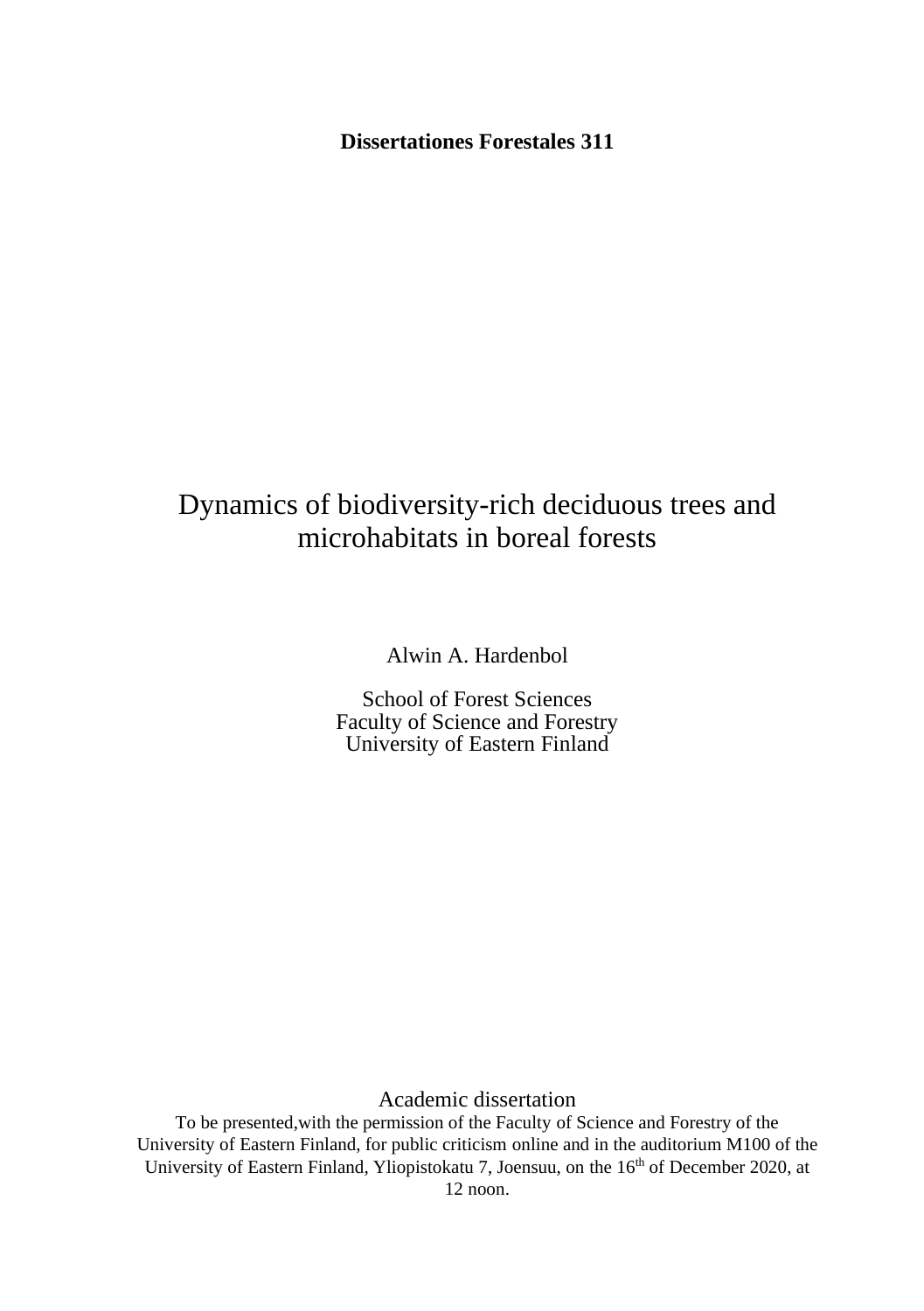*Title of dissertation:* Dynamics of biodiversity-rich deciduous trees and microhabitats in boreal forests

*Author:* Alwin A. Hardenbol

*Dissertationes Forestales 311*

https://doi.org/10.14214/df.311 Use licence [CC BY-NC-ND 4.0](http://creativecommons.org/licenses/by-nc-nd/4.0/)

*Thesis Supervisors:* Professor Jari Kouki School of Forest Sciences, University of Eastern Finland, Finland

*Pre-examiners:* Associate Professor Adam Felton Southern Swedish Forest Research Centre, Swedish University of Agricultural Sciences, Alnarp, Sweden

Professor Thibault Lachat School of Agricultural, Forest and Food Sciences HAFL, Bern University of Applied Sciences BFH, Bern, Switzerland

*Opponent:* Docent Atte Komonen, Dr. Department of Biological and Environmental Science, University of Jyväskylä, Finland

ISSN 1795-7389 (online) ISBN 978-951-651-712-7 (pdf)

ISSN 2323-9220 (print) ISBN 978-951-651-713-4 (paperback)

*Publishers:* Finnish Society of Forest Science Faculty of Agriculture and Forestry of the University of Helsinki School of Forest Sciences of the University of Eastern Finland

*Editorial Office:* Finnish Society of Forest Science Viikinkaari 6, FI-00790 Helsinki, Finland http://www.dissertationesforestales.fi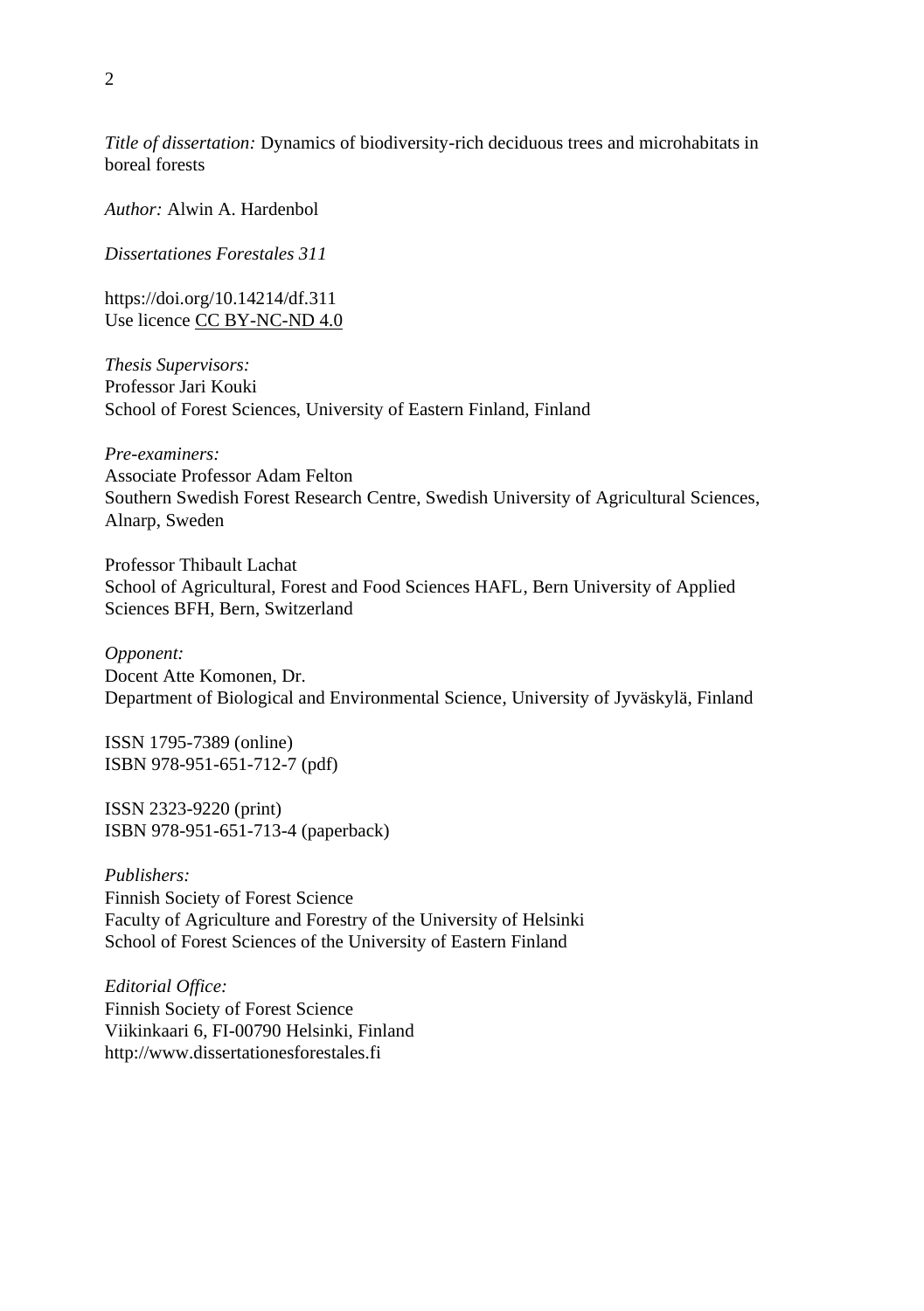**Hardenbol, A.A.** (2020). Dynamics of biodiversity-rich deciduous trees and microhabitats in boreal forests. Dissertationes Forestales 311. 35 p. https://doi.org/10.14214/df.311

### <span id="page-2-0"></span>**ABSTRACT**

Establishing protected areas and maintaining biodiversity in managed forests are the main methods to conserve forest habitats and their biodiversity. The habitat characteristics that affect forest biodiversity in both protected and managed forests occur on different spatial scales, with the smallest scale consisting of structures at the level of single trees and smaller. Under the influence of dynamic processes (ecological succession, natural and anthropogenic disturbances) small-scale structures may be strongly affected, altering their contribution to local biodiversity.

In this thesis, I studied two small-scale structures in northern boreal forests: deciduous trees (mainly European aspen (*Populus tremula*)) in conifer-dominated forests and woodpecker-made breeding cavities. These structures provide resources for multiple species. However, their abundance could be affected by dynamic processes, also in protected areas. I examined the temporal dynamics of these structures through long-term (16–30 years) monitoring. Specifically, I studied the recruitment of deciduous trees in managed forests, aspen demography in old-growth forests, the effect of tree- and stand-level factors on cavity persistence, and the potential to detect aspen for conservation purposes via remote sensing.

My main findings were:

- 1) Recruitment of deciduous trees is enhanced by prescribed burning. Mammalian herbivory impacts recruitment significantly, although its effect depends on forest age.
- 2) Living aspens declined by 37% in protected old-growth forests over an 18-year period and recruitment rate was low despite an abundance of saplings. Recruitment primarily occurred on forest edges.
- 3) Tree species, size, and condition affect the persistence of woodpecker-made cavities, with cavities lasting longer in coniferous, healthy, and larger trees. For aspen, cavities in small trees also persisted a long time.
- 4) Multispectral drone images can be used to detect scattered mature aspen trees in oldgrowth forests, most ideally in late spring.

My results emphasize that dynamic processes in forests can alter forest characteristics that are important for biodiversity quickly. Small-scale structures, that are essential to maintain local biodiversity, underwent strong changes in just a few decades. My thesis highlights the importance of continuous monitoring of biodiversity-rich habitat structures to uncover major changes in the ability of protected areas to sustain biodiversity. Remote sensing is potentially a valuable monitoring tool, also for tree-level small-scale forest structures.

**Keywords:** aspen, forest conservation, herbivory, old-growth forest, tree recruitment, woodpecker cavity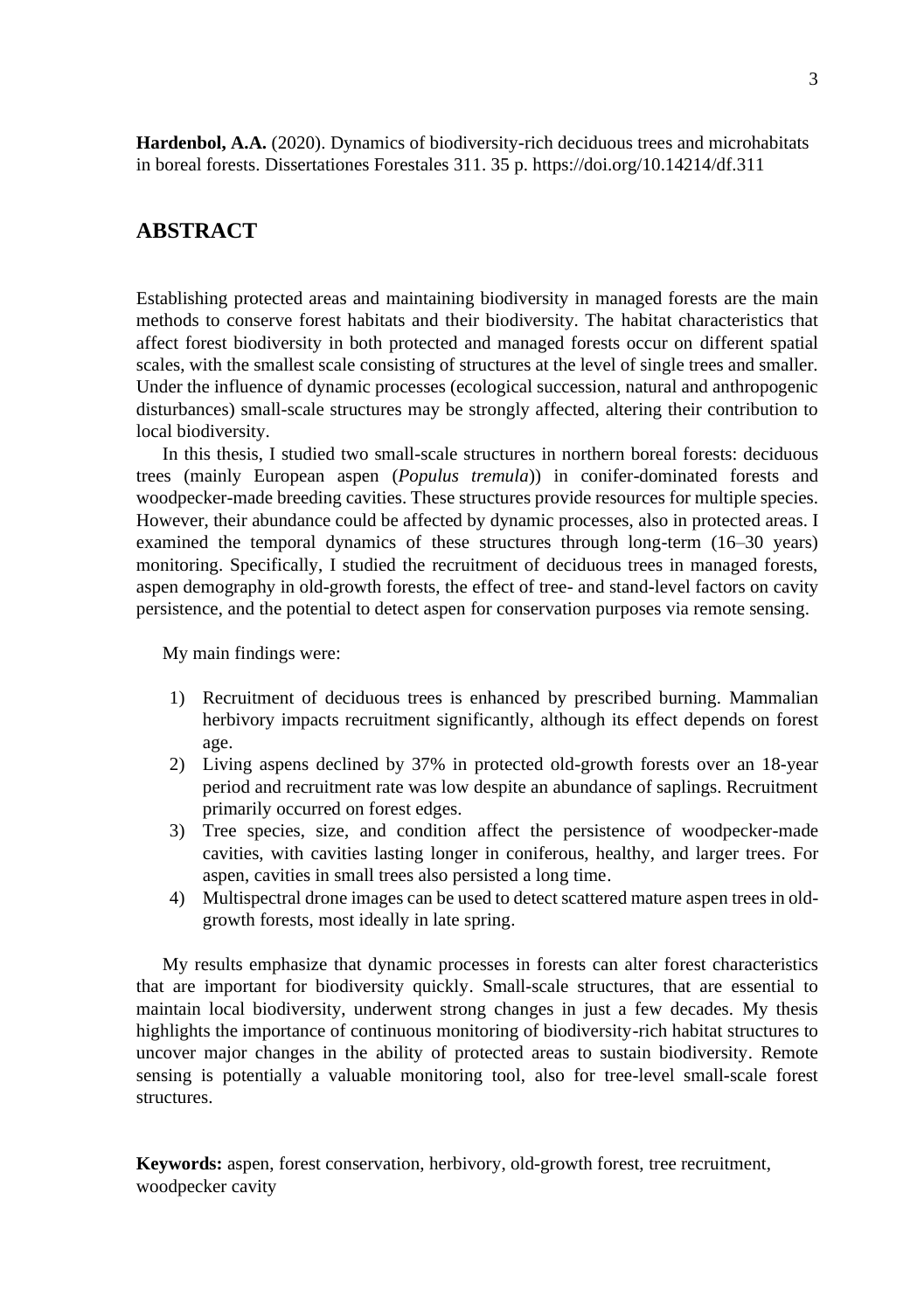### <span id="page-3-0"></span>**ACKNOWLEDGEMENTS**

I am thankful for the support of many people throughout my PhD. First and foremost, however, I am enormously thankful for the support, patience, and near fatherly attitude that my supervisor, Prof. Jari Kouki (School of Forest Sciences, University of Eastern Finland), showed me throughout this journey. There were obstacles and hurdles along the road, and Jari's supervision was essential in overcoming them. Furthermore, I look up to him for his knowledge in ecology and I learned so very much from him. I have often said I could not have asked for a better supervisor considering how he always made time for me and always carefully read every version of a manuscript or conference abstract and would listen to draft versions of presentations. I would also like to thank Kaisa Junninen and Karoliina Hämäläinen, who both supported me enormously during this journey and, together with Jari, created a very pleasant work atmosphere.

With every manuscript that I worked on I had people that acted like secondary supervisors and their role in getting the manuscripts finalized was essential. I deeply thank Timo Pakkala, Lauri Korhonen, and Michael den Herder for sharing with me their expertise, knowledge, and support. I would also like to thank my other co-authors; Timo Kumpula, Matti Maltamo, Anton Kuzmin, and Pasi Korpelainen.

Furthermore, I would like to express my thanks towards my other colleagues and Jari's former PhD students, who made lunch, coffee breaks, and conferences more fun; Philippe Fayt, Matti Koivula, Harri Lappalainen, Olli-Pekka Tikkanen, Hannes Pasanen, Mai Suominen, Osmo Heikkala, Panu Kunttu, and Aino Hämäläinen.

Outside of my work environment, I immensely thank my parents, Irene Hardenbol and Δημήτρης Κουντουνιώτης and my partner, Katariina Ohenoja for their invaluable support over these years. They would always, no matter the day or time, provide a listening ear and be supportive during difficult times and would cheer louder than I when I got the news that an article was accepted for publication. I would also like to thank my aunts, Sonja Smokers and Aleide Hardenbol, and my uncle Richard Smokers, who have always been so supportive throughout my studies before and during my PhD. I would also like to thank my best friends in Joensuu and elsewhere; Tom Versluijs, Jonas Brüggeshemke, Kseniia Plevak, Eero Rauhala, Alejandro Barrios Becerra, Ilja Moshnikov, Julia Kalinkina, Lennart van Wezep, Wim Jager, Sanna Lindeman, Iordan Hristov, Tero Pelkonen, and Mia Surakka.

Finally, I thank nature for being so astonishingly beautiful that it inspired me to pursue ecology as my field of study. Honorable mention to all the birds!

Joensuu, October 2020

Alwinte

Alwin Hardenbol

*"Earth provides enough to satisfy every man's needs, but not every man's greed."* 

― Mahatma Gandhi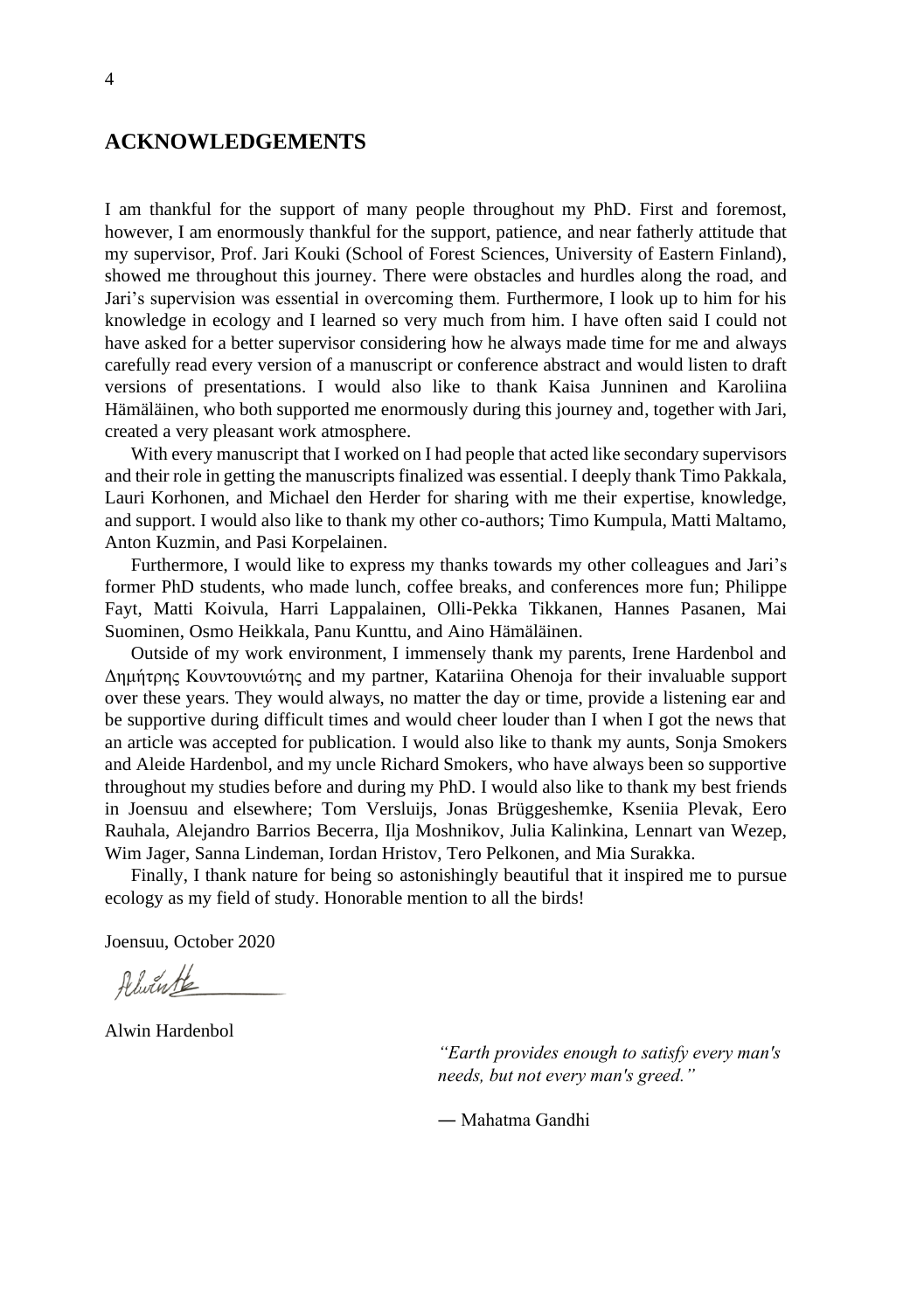### <span id="page-4-0"></span>**LIST OF ORIGINAL ARTICLES**

This thesis is a summary of the following articles, which are referred to in the text by their Roman numerals. Studies **II** and **Ⅲ** are reprints of previously published articles reprinted with the permission of the publisher. Study **I** is a reprint of an article in press reprinted with the permission of the publisher. Study **IV** is a submitted manuscript.

- **I** Hardenbol A.A., den Herder M., Kouki J. (in press). Long-term effects of prescribed burning, tree retention, and browsing on deciduous tree recruitment in European boreal forests. Canadian Journal of Forest Research. https://doi.org/10.1139/cjfr-2020-0231
- **II** Hardenbol A.A., Junninen K., Kouki J. (2020). A key tree species for forest biodiversity, European aspen (*Populus tremula*), is rapidly declining in boreal oldgrowth forest reserves. Forest Ecology and Management 462: 118009. https://doi.org/10.1016/j.foreco.2020.118009
- **III** Hardenbol A.A., Pakkala T., Kouki J. (2019). Persistence of a keystone microhabitat in boreal forests: Cavities of Eurasian Three-toed Woodpeckers (*Picoides tridactylus*). Forest Ecology and Management 450: 117530. https://doi.org/10.1016/j.foreco.2019.117530
- **IV** Hardenbol A.A., Kuzmin A., Korhonen L., Korpelainen P., Kumpula T., Maltamo M., Kouki J. (2020). Detection of aspen in conifer-dominated boreal forests with seasonal multispectral drone image point clouds. Manuscript.

The contribution of Alwin A. Hardenbol to the studies included in this thesis was as follows:

Study **I**: Performed the field sampling, analyzed the data, and wrote the manuscript together with co-authors.

Study **II**: Performed the field sampling, analyzed the data, and wrote the manuscript together with co-authors.

Study **III**: Analyzed the data and wrote the manuscript together with co-authors.

Study **IV**: Contributed to the conceptualization of the study. Participated in the field sampling and the data analysis. Wrote the manuscript together with co-authors and assisted in managing the study and its progress.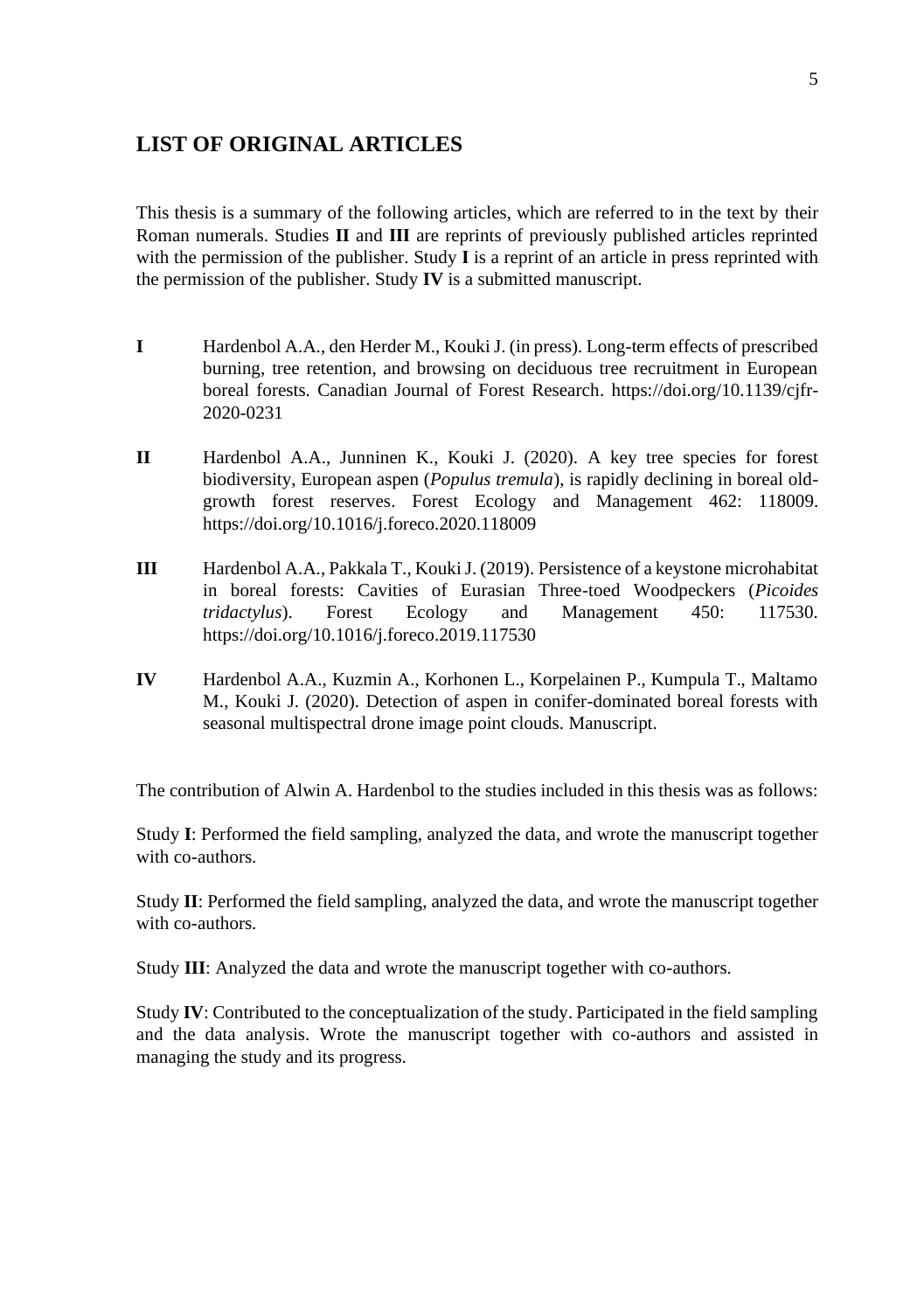## <span id="page-5-0"></span>**TABLE OF CONTENTS**

| 1.             |     |                                                                                                                                                                         |
|----------------|-----|-------------------------------------------------------------------------------------------------------------------------------------------------------------------------|
|                | 1.1 |                                                                                                                                                                         |
|                | 1.2 |                                                                                                                                                                         |
|                | 1.3 |                                                                                                                                                                         |
|                | 1.4 | Biodiversity conservation and dynamic processes in European boreal forests  10                                                                                          |
|                | 1.5 |                                                                                                                                                                         |
|                | 1.6 |                                                                                                                                                                         |
|                | 1.7 |                                                                                                                                                                         |
| 2.             |     |                                                                                                                                                                         |
|                | 2.1 |                                                                                                                                                                         |
|                | 2.2 |                                                                                                                                                                         |
|                | 2.3 |                                                                                                                                                                         |
|                | 2.4 |                                                                                                                                                                         |
| $\mathcal{E}$  |     |                                                                                                                                                                         |
|                | 3.1 | Recruitment of deciduous trees is promoted by prescribed burning over the long<br>term (I). Browsing strongly impacts deciduous tree recruitment but its impact depends |
|                | 3.2 | Overall number of aspens has strongly declined in old-growth forests and newly                                                                                          |
|                | 3.3 | Cavities persist longer in trees with certain characteristics and in forests with                                                                                       |
|                | 3.4 | Remote sensing for aspen detection shows promising results, especially in late                                                                                          |
| $\overline{4}$ |     |                                                                                                                                                                         |
|                |     |                                                                                                                                                                         |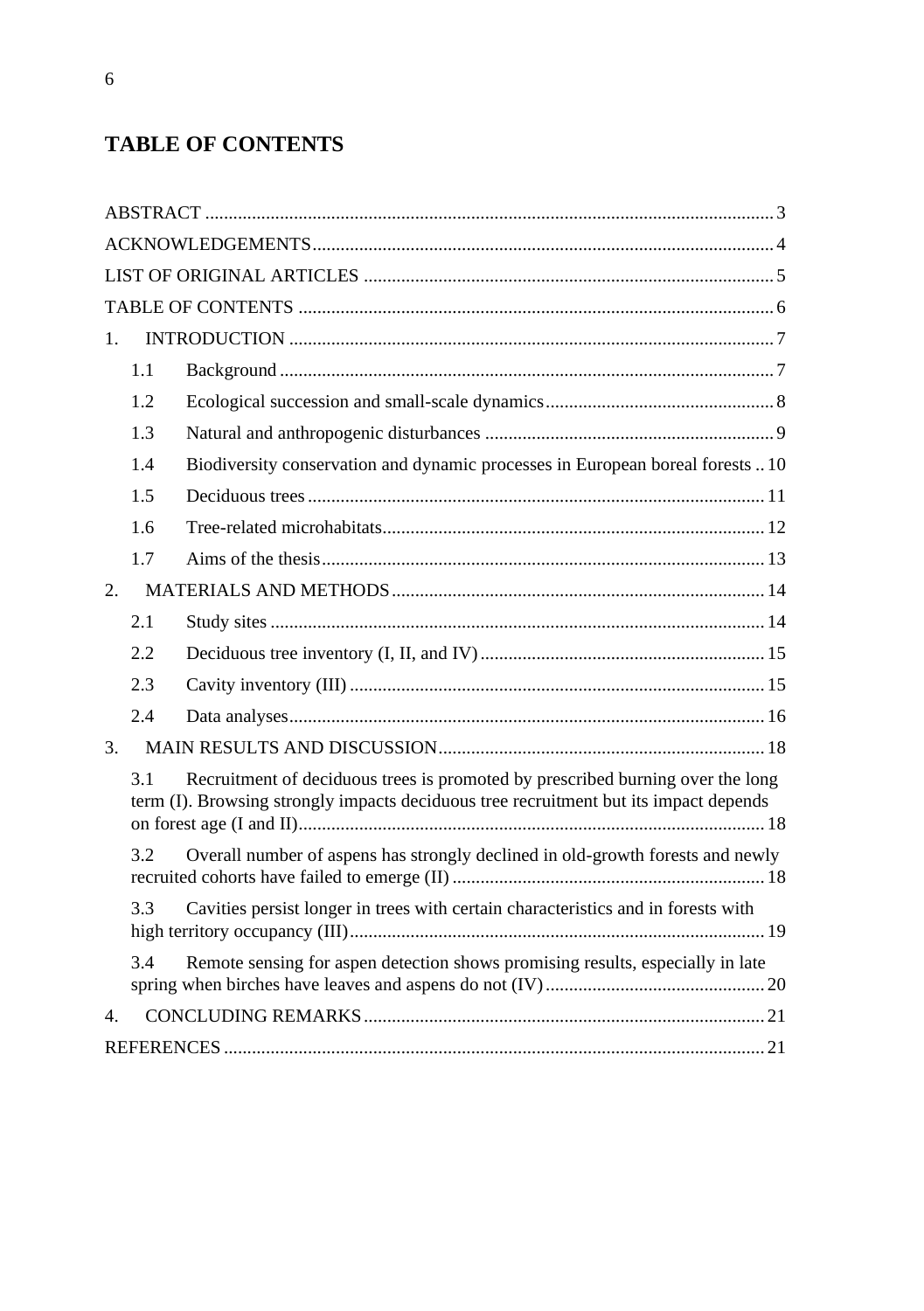### <span id="page-6-0"></span>**1. INTRODUCTION**

#### <span id="page-6-1"></span>**1.1 Background**

Globally, 80% of the known terrestrial biodiversity is reliant on forests (Aerts and Honnay 2011). However, multiple forest-dwelling species are threatened with extinction and forest biodiversity is rapidly declining (Pimm et al. 1995; Pimm and Raven 2000; Seibold et al. 2019).

To conserve forest biodiversity, two main conservation actions are traditionally used: preserving valuable habitats in protected areas (Branquart et al. 2008) and the application of biodiversity-oriented forest management (Bhagwat et al. 2008; Puettmann et al. 2015). Forests that are protected are often old-growth or intact forests (Morales-Hidalgo et al. 2015; Sabatini et al. 2018). Despite the importance of forest protection (Betts et al. 2017; Watson et al. 2018), terrestrial protected areas cover only a small fraction of the global land area and are, at present, not considered sufficient to prevent ongoing biodiversity loss (Watson et al. 2014). Biodiversity-oriented forest management has developed to reduce the negative environmental impacts of deforestation and intensive wood production. To counter deforestation, the concept of agroforestry has developed (Bhagwat et al. 2008), and alternative silvicultural regimes (e.g. selective cutting and mixed forests) have been used to counter intensive wood production (Côté et al. 2010; Puettmann et al. 2015). While agroforestry and alternative silvicultural regimes show benefits for nature, their adoption is limited by the absence of economic incentives.

The two conservation actions outlined above fit within the framework of *land sparing* and *land sharing*, which is an important debate on how to best conserve biodiversity (Green et al. 2005; Phalan et al. 2011; Kremen and Merenlender 2018). Under land sparing, conservation relies entirely on protected areas set aside from managed areas. With land sharing, management and biodiversity conservation are aimed at, simultaneously, in managed lands. In recent years, land sparing has gained more support for biodiversity conservation (e.g. Phalan et al. 2011; Balmford et al. 2019). Empirical research has shown that land sparing results in improved maintenance of typical species (Phalan et al. 2011; Kamp et al. 2015; Dotta et al. 2016). However, the land sparing approach has also been criticized because the majority of the terrestrial land that would need to be protected has seen some form of historical anthropogenic disturbance (von Wehrden et al. 2014). While restoration of such areas has been suggested (e.g. Green et al. 2005), restoration outcomes are often uncertain, and areas may never resemble the original intact habitat, or harbor the (threatened) species characteristic of that habitat (Chazdon 2008; Kouki et al. 2012). Furthermore, currently existing protected areas in multiple countries are under intense human pressure despite official protection (Jones et al. 2018) and are not insured against policy changes resulting in protected areas regularly undergoing downgrading, downsizing, and degazettement (Mascia and Pailler 2011). This begs the question whether the land sparing approach alone is even realistic. Kremen and Merenlender (2018), as well as Grass et al. (2019), argue that land sharing, at least partly, is important, not only to complement the biodiversity conservation efforts of protected areas, but also to provide ecosystem services for humans. Extensive land use practices can provide for a more hospitable matrix in which species can persist (Mendenhall et al. 2016). Furthermore, extensive land use can improve the effectiveness of protected areas by providing protected area connectivity and buffer zones from external threats (Kennedy et al. 2011; Mendenhall et al. 2014).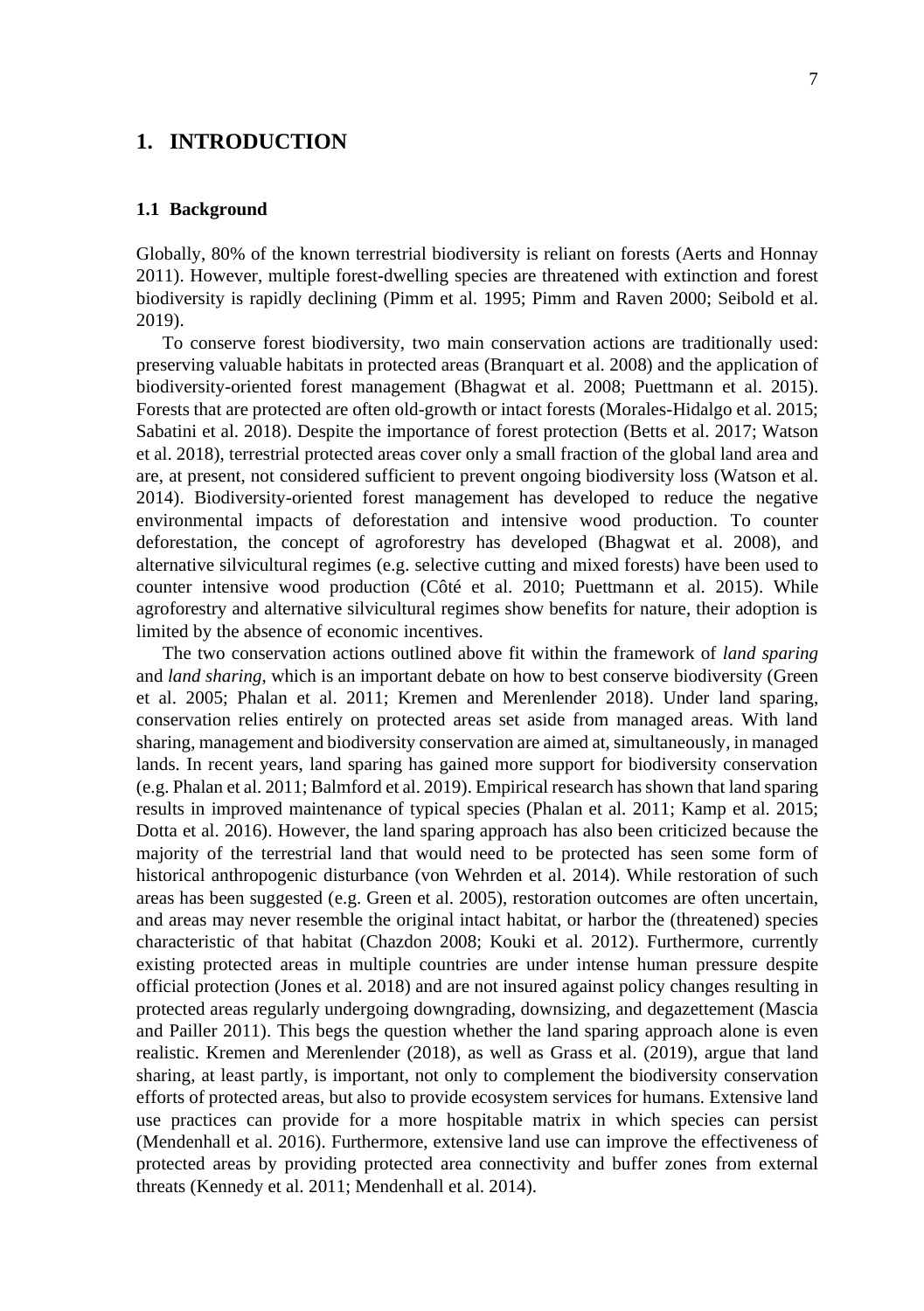The debate over land sparing *versus* land sharing often overlooks ecologically important factors that may be equally important or even more crucial. For example, which specific ecologically important features are more crucial in these two conservation types? Is it more important to conserve large landscape-scale (e.g. old-growth forest networks), stand-scale (e.g. old-growth forest stands), or small-scale structural elements (e.g. deadwood) that are considered valuable for biodiversity? In general, a multi-scale conservation approach is deemed appropriate (Lindenmayer et al. 2006; Felton et al. 2020), largely because different species have different requirements from their environment (Lindenmayer and Franklin 2002). Small-scale structural elements have garnered increasing importance for nature conservation in recent years (Winter and Möller 2008; Michel and Winter 2009; Larrieu et al. 2018) and have even been shown to be more important than larger scale elements in some cases (e.g. Regnery et al. 2013). The conservation of ecologically valuable small-scale structures can be achieved under both the land sparing and land sharing conservation approaches.

Hierarchically occurring structures in both protected areas and biodiversity-oriented silviculture are under the constant influence of dynamic processes (outlined in sections 1.2 and 1.3). These dynamic processes affect the abundance and functioning of structural elements for biodiversity. Biodiversity conservation heavily relies on maintaining specific structures, and thus the dynamic nature of structures can profoundly affect our ability to maintain biodiversity. For many structures, it has remained unclear how they are temporally and spatially affected by dynamic processes. In my thesis, I address the temporal dynamics of two biodiversity-rich small-scale structures in biodiversity-oriented silviculture and protected areas.

#### <span id="page-7-0"></span>**1.2 Ecological succession and small-scale dynamics**

The structure of forests is continuously shaped by repeated disturbances and succession. These disturbance-succession dynamics occur at different spatiotemporal scales and, thus, affect the availability of structures within an area both in time and space. Structural composition and heterogeneity in turn exert a major influence on species richness and biodiversity within an area (Franklin et al. 2002; Lindenmayer et al. 2006; Gauthier et al. 2015).

The process of ecological succession is the sequential alteration of an ecological community in the same space over time following a disturbance (Clements 1916). Ecological succession based on Clements' work has traditionally been assumed to lead a community to a theoretical climax state through deterministic sequences of successional stages (Horn 1974; Connell and Slatyer 1977). However, this theory ignores the importance of stochastic processes, such as subsequent disturbances, which result in constantly changing ecosystems whereby the exact theoretical trajectory and climax state are rarely attainable or maintainable (Bormann and Likens 1979; Filotas et al. 2014). Nevertheless, certain successional patterns emerge when major subsequent disturbances are absent (Oliver 1980; Capers et al. 2005; Donato et al. 2012; Rohner et al. 2012), which can make succession predictable at the level of functional groups of species (cf. Norden et al. 2015). Successional pathways depend on several factors, defined as drivers of succession (see Meiners et al. 2015), which are grouped into three classes: (1) site conditions and history, which include soil properties, local climate, and topography (Fridley and Wright 2012; Martin et al. 2020), (2) species availability, which includes connectivity and dispersal (e.g. Noble and Slatyer 1980), and (3) species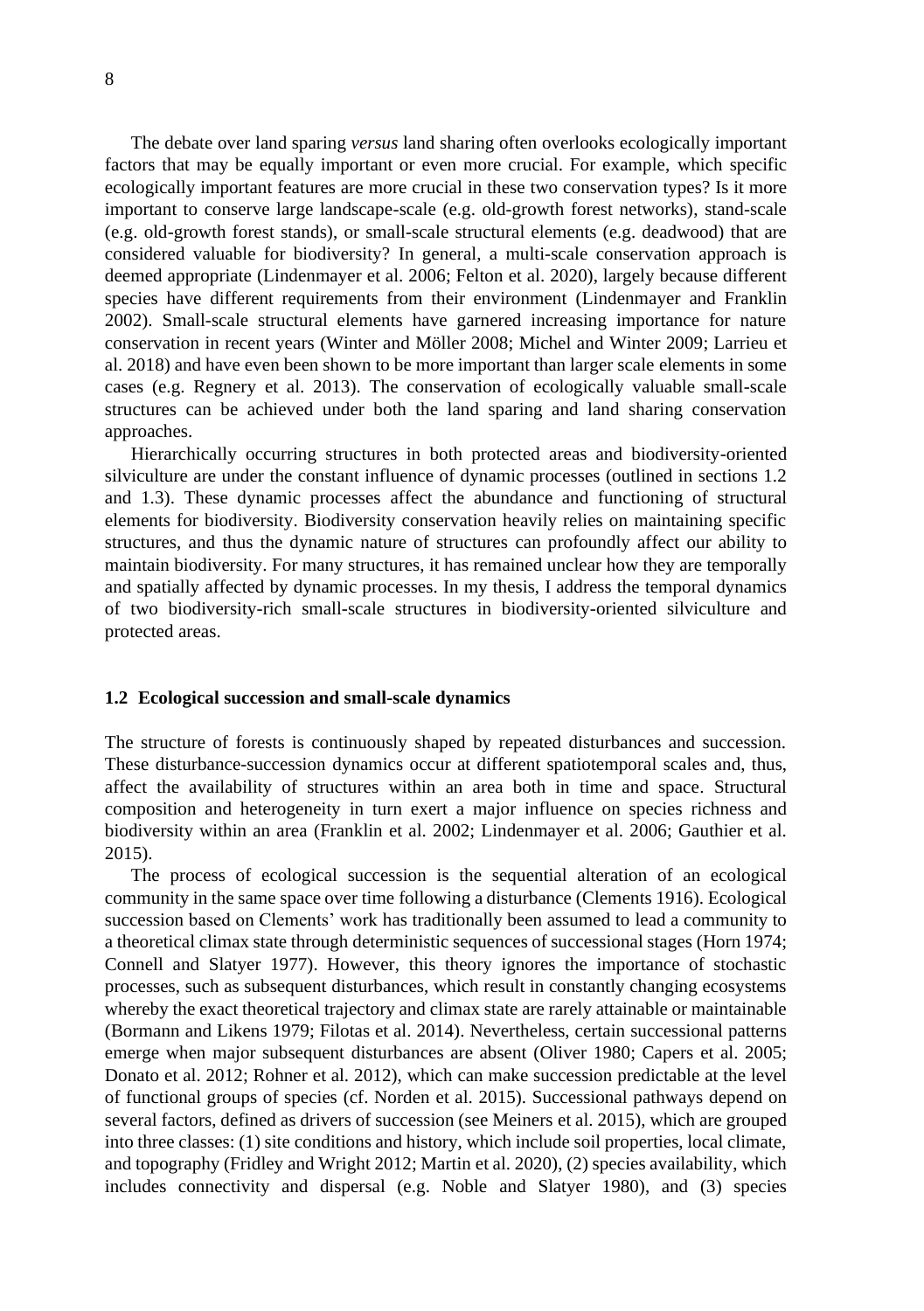performance, which in turn affects species interactions (see Connell and Slatyer 1977). Ecological succession is a process that occurs on a rather large spatial scale (community level) as opposed to small-scale dynamics. On a temporal scale, successional shifts based on traditional habitat classification, usually take decades to centuries to become apparent, but ecological succession is nevertheless a continuously occurring but slow process similar to small-scale dynamics, such as the growth and ageing of trees.

It is often unclear how successional progression proceeds in the various types of forest habitats and how it affects the availability of specific structures in the absence of (large) disturbances, which complicates conservation efforts. This is largely a result of the stochastic processes involved in successional progression (Filotas et al. 2014). Similarly, on a smaller scale, it remains unclear as to how dynamic processes, which do not necessarily involve considerable community-level changes, affect the availability of structures (Kõrkjas et al. 2020).

#### <span id="page-8-0"></span>**1.3 Natural and anthropogenic disturbances**

"A disturbance is any relatively discrete event in time that disrupts ecosystem, community, or population structure and changes resources, substrate availability, or the physical environment" (White and Pickett 1985; White and Jentsch 2001). Disturbances operate on a wide spectrum of spatiotemporal scales (see Kuuluvainen 2002) but as defined by White and Pickett (1985) exclude continuous processes. For example, fires can be of different sizes and thereby affect small to large areas, and the interval between fire events may differ between locations. Disturbances can alter successional progression or can cause it to reset, although this depends on the size and severity of the disturbance (Perera et al. 2004), and disturbances can be either natural or anthropogenic in origin.

Natural disturbances include fires, floods, insect outbreaks, and windstorms (White and Pickett 1985). As humans are increasingly dominating Earth's ecosystems, anthropogenic disturbances are increasingly prevalent (Vitousek et al. 1997; Kareiva et al. 2007), while anthropogenic disturbances are also exacerbating natural disturbances (e.g. Seidl et al. 2017). The main anthropogenic disturbances include the logging of forests and various practices in agriculture, such as tillage and pesticide use (McLaughlin and Mineau 1995; Lambin and Meyfroidt 2011; Hansen et al. 2013; IPBES 2019). Other anthropogenic disturbances include the introduction of non-native and invasive species (Ehrenfeld 2010) and human-induced climate change (Dale et al. 2001).

Natural disturbances play an integral role in maintaining ecosystem variability on a large scale (Attiwill 1994; White and Walker 1997). At intermediate levels of regularity, disturbances also result in high species diversity, according to the intermediate disturbance hypothesis (Connell 1978). Additionally, natural disturbances create unique habitats, such as early successional forests with large amounts of deadwood (Kouki et al. 2001; Franklin et al. 2002; Swanson et al. 2011) and unique structures (e.g. Suominen et al. 2018). Conversely, anthropogenic disturbances often differ from natural disturbances in multiple aspects, resulting in a lack of unique habitats and structures (Franklin et al. 2000; Kouki et al. 2001). Moreover, anthropogenic disturbances often occur in a monotypical fashion over a large area, resulting in low ecosystem variability (e.g. clearcutting). Due to the intensity and extent of anthropogenic disturbance globally, it is considered largely negative for the environment (Rockström et al. 2009; Newbold et al. 2015; Barlow et al. 2016).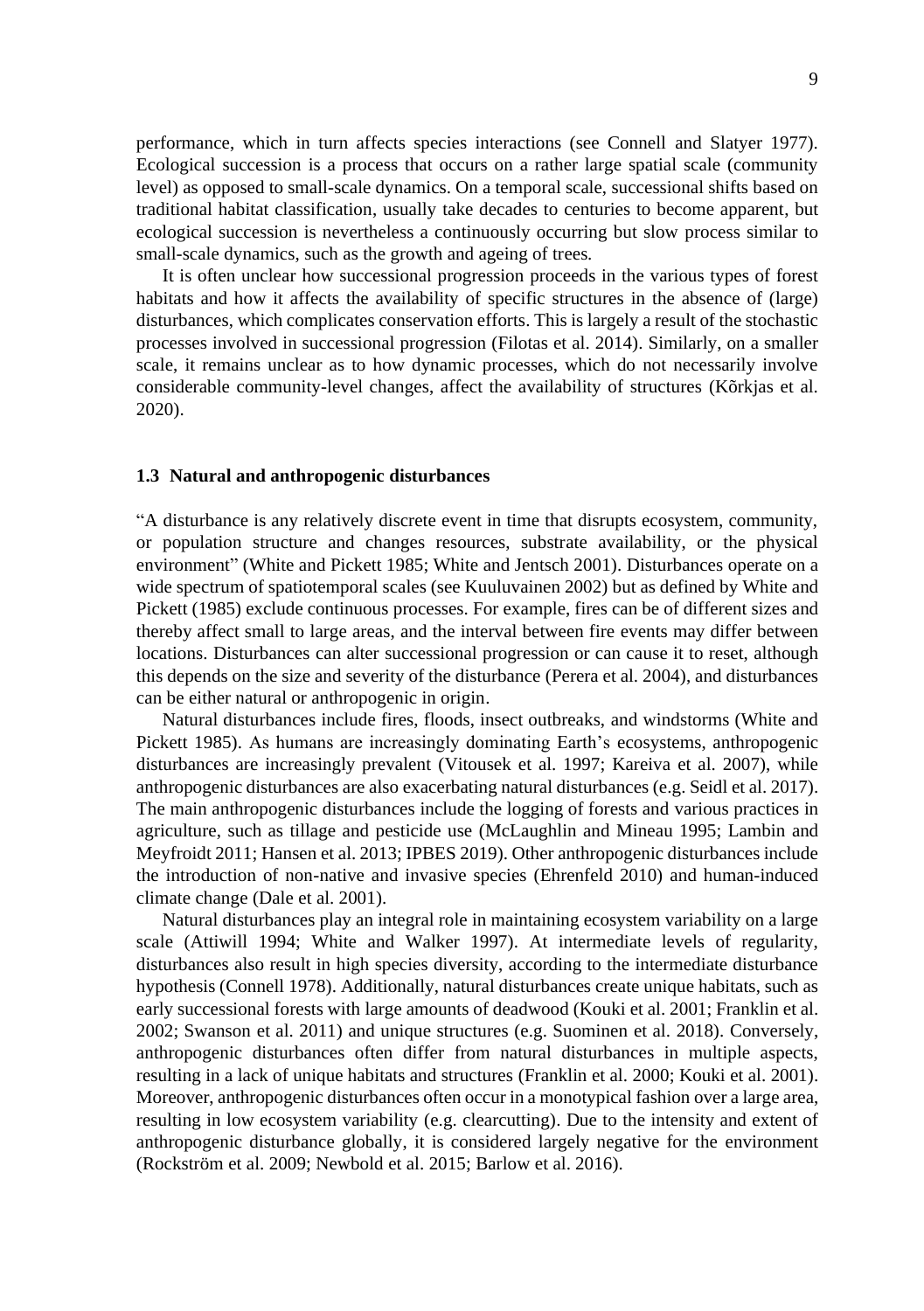#### <span id="page-9-0"></span>**1.4 Biodiversity conservation and dynamic processes in European boreal forests**

The boreal forest biome is one of the largest terrestrial biomes and represents approximately 30% of the forested area on the planet (Brandt et al. 2013). Boreal forests are not naturally homogenous across the area (Shorohova et al. 2011) but this variation is reduced by similar management practices (Kuuluvainen 2009). Management of the boreal forest is commonplace and occurs on approximately 66% of the area it encompasses, primarily for wood production (Gauthier et al. 2015). However, different degrees of management are employed in the various parts of the world where boreal forests occur. Management takes place on 90% of the forest area in Fennoscandia, 58% in Russia, and 35–40% in Canada (Gauthier et al. 2015). In addition, variations in land use history and the intensity of management practices are evident from country to country (Mönkkönen and Welsh 1994).

In this thesis, I focus on boreal forests in Europe. Nowadays, forest management in boreal Europe is primarily conducted by growing even-aged coniferous trees in stands that are thinned from below and clearcut during harvesting operations. In Finland, 91% (Vaahtera et al. 2018) and in Sweden, 80% (Swedish Forest Agency 2014) of all forest land is actively managed for wood production, while less than 10% of the forest land is protected in Finland (Vaahtera et al. 2018) and Sweden (Swedish Forest Agency 2014), most of it in the northern parts of these countries. As a result of intensive forestry in European boreal forests, anthropogenic disturbance has led to forests with low structural variability and heterogeneity (Esseen et al. 1997; Siitonen 2001), and has caused the decline in abundance of old-growth forests and early successional stage forests with pre-disturbance elements (Kouki et al. 2001; Gauthier et al. 2015). In turn, this has led to multiple European boreal forest-dwelling species being threatened and/or declining in number (Henriksen and Hilmo 2015; Westling 2015; Hyvärinen et al. 2019).

To conserve forest biodiversity in this region, some valuable forest habitats have been protected (Angelstam et al. 2011) and biodiversity-oriented silviculture is increasingly practiced. The latter includes a range of practices, such as leaving retention trees during final cutting (Gustafsson et al. 2010), uneven-aged management (Peura et al. 2018), and deadwood creation (Pasanen et al. 2019). Biodiversity conservation in practice relies heavily on the preservation of specific habitats, such as old-growth forests and structures (e.g. deadwood) that are considered important for biodiversity (e.g. Atrena et al. 2020).

In relation to land sparing and sharing, it appears appropriate and realistic to mix these two approaches in the context of European boreal forests, albeit that the role of land sharing is emphasized (Felton et al. 2020). Two models that could be considered suitable in European boreal forests are the Canadian TRIAD model (see Côté et al. 2010) and the Scandinavian ASIO-model (see Angelstam 1998). With the TRIAD model, the forest land is divided into three land use zones: (1) protected areas, (2) biodiversity-oriented silviculture, and (3) intensive silviculture. With the ASIO model, a similar division of land use can be established based on the naturally occuring fire frequencies in different forest types. There are various reasons for why such a mixed approach could be advantageous over either land sharing or sparing. In European boreal forests, most of the forest land is managed, and pristine intact forests are rare and scattered. While a large number of species can persist under the land sharing approach, there are several species that are, or are likely to be dependent on, for example, unmanaged old-growth forests (Kouki et al. 2001). Conversely, with the lack of pristine intact forests, a substantial amount of formerly managed land would need to be protected under the land sparing approach. It is unknown whether, even after restoration efforts, those forests could ever again resemble the structural properties (Similä et al. 2012)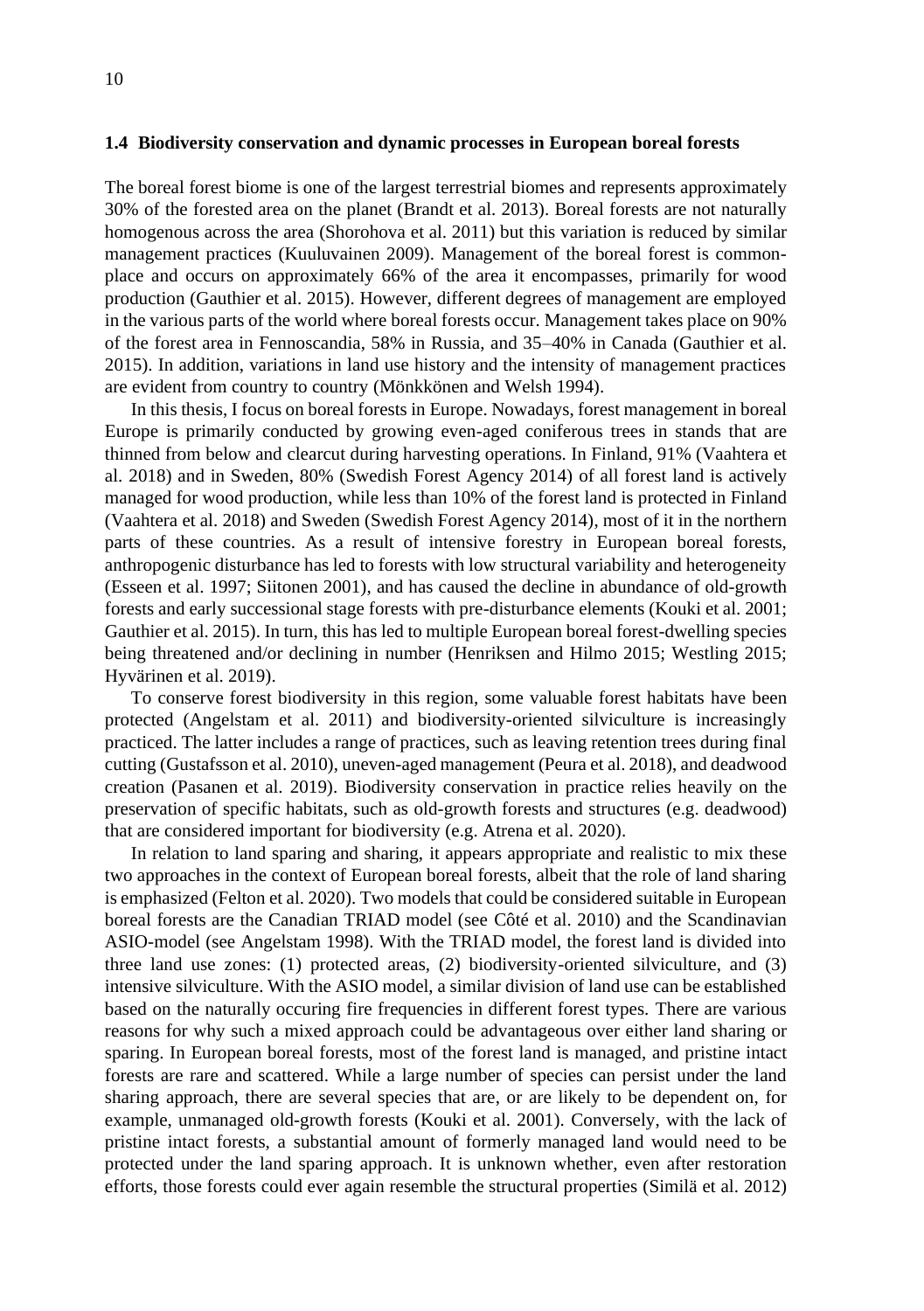or species composition (Kouki et al. 2012) of truly intact forests. Herein, it should also be noted that, less than a decade ago, approximately 75% of the forests within protected areas in Finland showed signs of forest management and were in need of restoration efforts, such as increasing deadwood quantities and diversifying tree age distribution (Similä et al. 2012). What complicates both approaches, however, is that forestry has continued to intensify in the region, despite the increasing conservation efforts described above (Felton et al. 2020).

Further complicating nature conservation actions, dynamic processes affect the preservation of valuable habitats and structures in European boreal forests. Dynamic processes in boreal European forests follow certain general patterns. At a large scale, successional processes in European boreal forests are largely assumed to lead towards a climax state in which coniferous trees dominate (Esseen et al. 1997; Linder et al. 1997; Lilja et al. 2006). This assumes that disturbances are largely absent during the early successional stages. Natural disturbances in the boreal zone have historically been highly prevalent, especially fire, resulting in a very variable landscape (Zackrisson 1977). But nowadays, fires have been heavily suppressed in the European boreal zone (Wallenius 2011). Anthropogenic disturbances have almost entirely replaced these natural disturbances with intensively practiced forest management (Kuuluvainen et al. 2012). While clearcutting certainly resets ecological succession, it is clearly dissimilar to fire as it presents a singular intensity, and pre-disturbance forest structures are largely absent after cutting (Franklin et al. 2000; Kouki and Salo 2020). On a smaller scale, dynamic processes affect, for example, tree species composition and the amount of deadwood in protected forests as they may change over time (Lilja et al. 2006), retention trees left on clearcut areas as trees fall (Hämäläinen et al. 2016), and deadwood as it goes through various decay stages until it eventually disintegrates (Siitonen 2001).

Knowledge of these dynamic processes have recently also been applied in nature conservation actions. To better resemble natural disturbances and increase species richness and the number of threatened species in managed forests, suggestions are often made to base forest management on natural ecosystem dynamics (Attiwill 1994; Kuuluvainen 2009). In practice, this is widely applied by leaving retention trees during clearcutting operations (Gustafsson et al. 2010), as well as by carrying out various cutting methods within the managed landscape and the creation of high stumps (Pasanen 2017; Pasanen et al. 2019). Another practice is to apply prescribed burning, which has proven to be highly effective for nature conservation (e.g. Heikkala et al. 2017). To consider ecological succession and the gradual trend towards conifer dominance, management to promote deciduous trees can be applied, such as conifer removal (Hämäläinen et al. 2020) and gap creation (Similä et al. 2012).

#### <span id="page-10-0"></span>**1.5 Deciduous trees**

Within the conifer-dominated boreal landscape, deciduous trees, while less abundant, host a large percentage of forest biodiversity with many associated and dependent species (e.g. Tikkanen et al. 2006). Among the various deciduous tree species that occur in European boreal forests, European aspen (*Populus tremula* L.; hereafter aspen) is considered particularly valuable for biodiversity, hosting multiple specialist species (Esseen et al. 1997; Kouki et al. 2004; Tikkanen et al. 2006).

As they are shade-intolerant, deciduous trees in boreal Europe are early successional stage species (Esseen et al. 1997) that quickly colonize newly disturbed areas (Linder et al. 1997;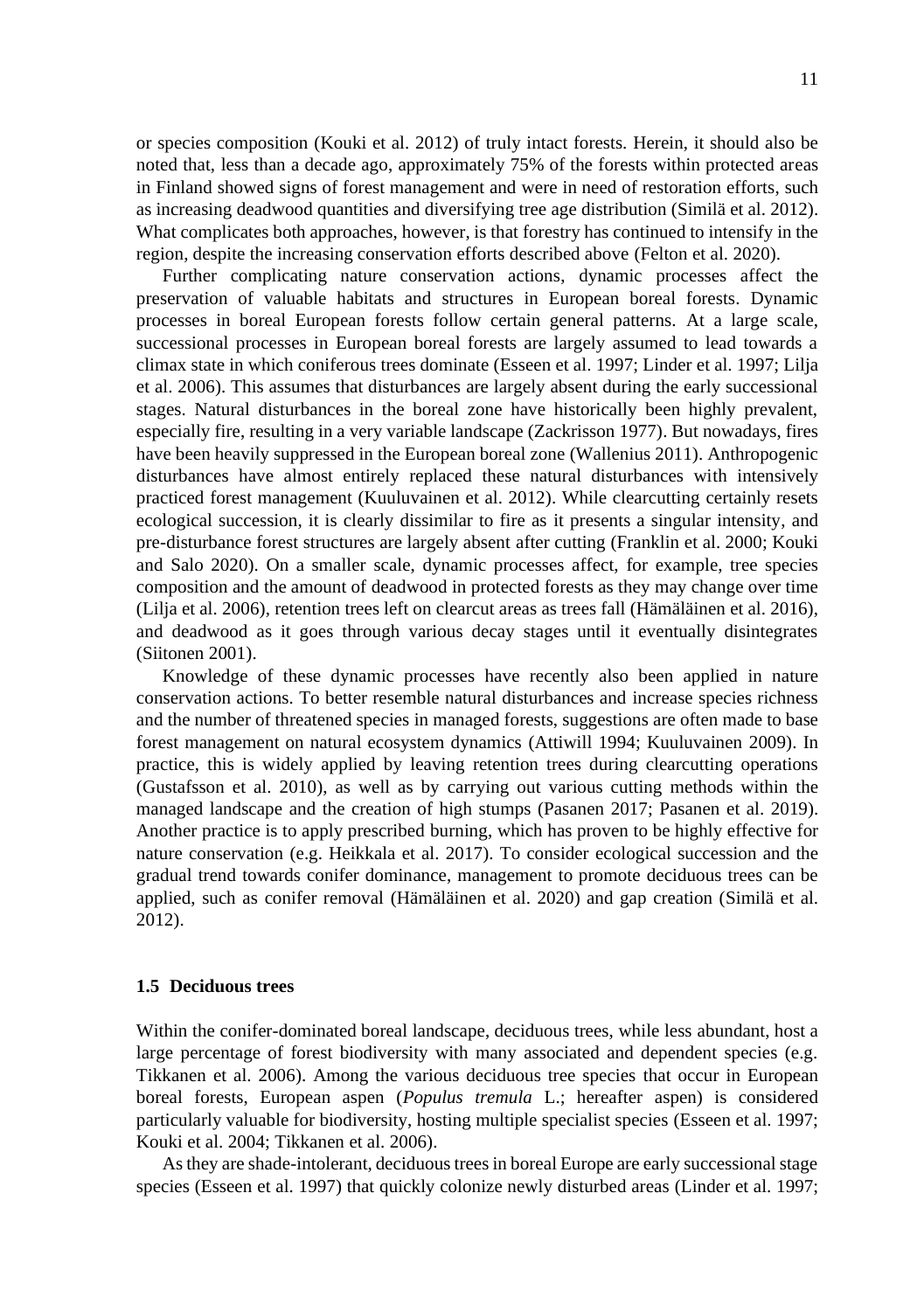Lankia et al. 2012). The successional progression theory in the European boreal zone, based on work by, for example, Lilja et al. (2006) and Linder et al. (1997) would proceed as follows after a disturbance: deciduous trees colonize the area and grow rapidly, but as succession proceeds, barring new disturbances, coniferous trees also colonize the area and eventually outgrow the deciduous trees. As the forest grows higher, canopy closure increases, and the lower vegetation layers become further shaded. The original cohort of deciduous trees in the area can persist for decades or centuries and may, therefore, also be present in the old-growth forests (e.g. Lankia et al. 2012). However, new cohorts of deciduous trees in the area may fail to become recruited due to interspecific competition and browsing (Kouki et al. 2004; Myking et al. 2011). Nevertheless, old trees eventually perish and fall, and (small-scale) canopy gaps begin to occur in old-growth forests, providing increased solar irradiation at the lower vegetation layers. This can potentially provide recruitment opportunities for trees, including deciduous trees (see Vehmas et al. 2009). Based on this successional development, disturbances are a key determinant of deciduous tree cover but their long-term occurrence in mature forest phases is uncertain (Esseen et al. 1997; Linder et al. 1997; Lankia et al. 2012).

In the absence of natural disturbances, forest management in Fennoscandia can potentially increase the abundance of shade-intolerant deciduous trees because of intense canopy removal facilitating their establishment (Edenius et al. 2011). However, as also noted by Edenius et al. (2011), deciduous trees are largely removed for economic interests. The wood industry prefers coniferous trees for economic reasons and hence, mixed and broadleafdominated forests constitute a minority of all managed forests in Finland (Vaahtera et al. 2018). For aspen specifically, its removal is still common, although certainly less intensive than several decades ago (see Edenius et al. 2011). This is because aspen is the intermediate host of pine-twisting rust (*Melampsora pinitorqua* Rostr.) (Kurkela 1973; Mattila 2005) and because its presence may attract moose (*Alces alces*) to browse on economically valuable tree species, such as Scots pine (*Pinus sylvestris* L.; hereafter pine) (Jalkanen 2001). Furthermore, human land-use changes have resulted in a larger moose population (see Nevalainen et al. 2016) and moose have a strong browsing preference for certain deciduous tree species, like aspen, rowan (*Sorbus aucuparia* L.), and willows (*Salix* spp.) (Månsson et al. 2007). While browsing can also cause direct mortality, it mostly results in a strong recruitment delay (Edenius and Ericsson 2015), which can indirectly lead to mortality. However, the exact effects of browsing also depend on browsing intensity (e.g. Persson et al. 2005). Herein it is important to consider that European boreal forests have large differences in moose densities, with relatively low densities in Finland compared with Sweden (see Angelstam et al. 2017).

Although deciduous trees are at a disadvantage, there has been a marked but still small increase in the overall number of deciduous trees (Vaahtera et al. 2018) and of large deciduous trees in Finnish managed forests (Henttonen et al. 2019), even aspen (Korhonen et al. 2020). However, this does not negate the importance of aspen in old-growth forests as certain species depend on this tree species in old-growth settings (e.g. Martikainen 2001; Oldén et al. 2014).

### <span id="page-11-0"></span>**1.6 Tree-related microhabitats**

Tree-related microhabitats (hereafter microhabitats) are important elements of forest structural diversity (Larrieu et al. 2018). Microhabitats consist of a wide variety of structures that include cavities, epiphytic and epixylic structures, tree injury spots, and exposed wood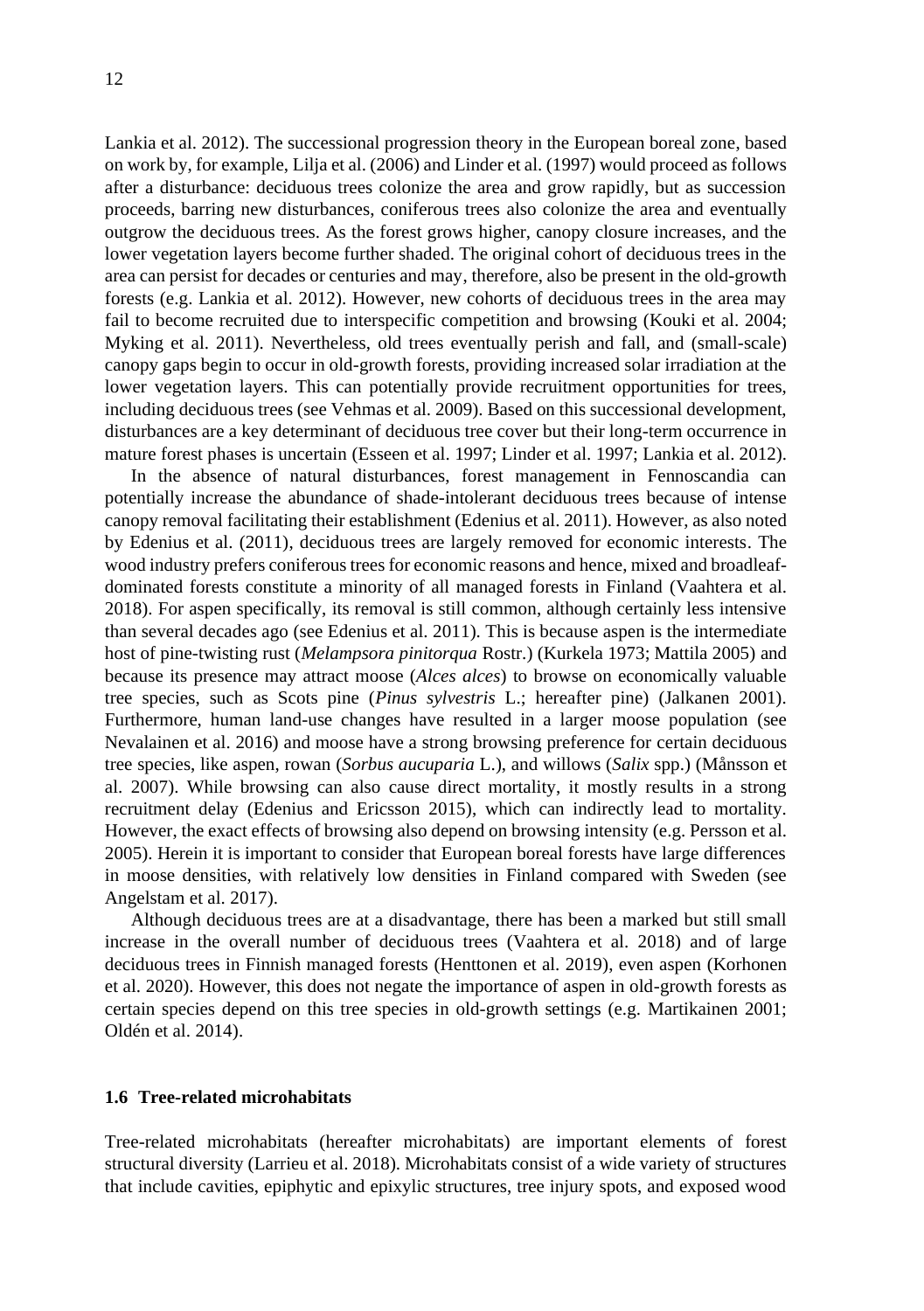patches (Winter and Möller 2008; Michel and Winter 2009; Larrieu et al. 2018). Microhabitats can be used to predict the diversity of several groups of birds and bats (Regnery et al. 2013; Paillet et al. 2018). Tree cavities, specifically, are widely used for nesting and roosting purposes (review in Larrieu et al. 2018). In particular, deciduous trees are valuable for microhabitats as they generally harbor many microhabitats (Vuidot et al. 2011), and aspen is considered the most favorable tree species for cavity excavation by woodpeckers (Remm and Lõhmus 2011).

Microhabitat presence, diversity, and abundance all shift over time due to dynamic processes (Kõrkjas et al. 2020). Both natural and anthropogenic disturbances play a large role in these dynamic processes. Microhabitats are especially prone to wind-related losses (Wesołowski and Martin 2018), while relevant anthropogenic disturbances include direct effects, such as cutting (Bütler et al. 2013) and indirect effects, such as fragmentation, resulting in exposure to wind (Jönsson et al. 2007). Accurate knowledge of microhabitat dynamics in relation to both their formation and disappearance is lacking despite such knowledge being important for planning conservation actions (Kõrkjas et al. 2020) with Courbaud et al. (2017) presenting an example of how microhabitat formation probability can be modelled for trees of different species and sizes.

### <span id="page-12-0"></span>**1.7 Aims of the thesis**

In my thesis I focused on decadal temporal changes of small-scale structures that are related to the maintenance of forest biodiversity. I approached this subject from three different perspectives: (1) deciduous trees in biodiversity-oriented silviculture in study **I**, (2) aspen in old-growth forests in study **II**, and (3) woodpecker-made cavities in study **III**. In addition, I studied the use of remote sensing for aspen detection in old-growth forests as an improved methodological approach in study **IV**.

The main questions to be answered in this thesis are:

- 1. What are the effects of (a) biodiversity-oriented silviculture consisting of prescribed burning and retention, and (b) browsing, on deciduous tree recruitment in young forests? (**I**)
- 2. What are (a) the changes in aspen density, both young and old, over time, and (b) the effects of browsing on aspen recruitment in protected old-growth forests? (**II**)
- 3. How do tree- and stand-level characteristics affect the dynamics of a key microhabitat: cavities excavated by Three-toed Woodpeckers (*Picoides tridactylus* L.)? (**III**)
- 4. Can remote sensing reliably detect aspen trees in old-growth forests? (**IV**)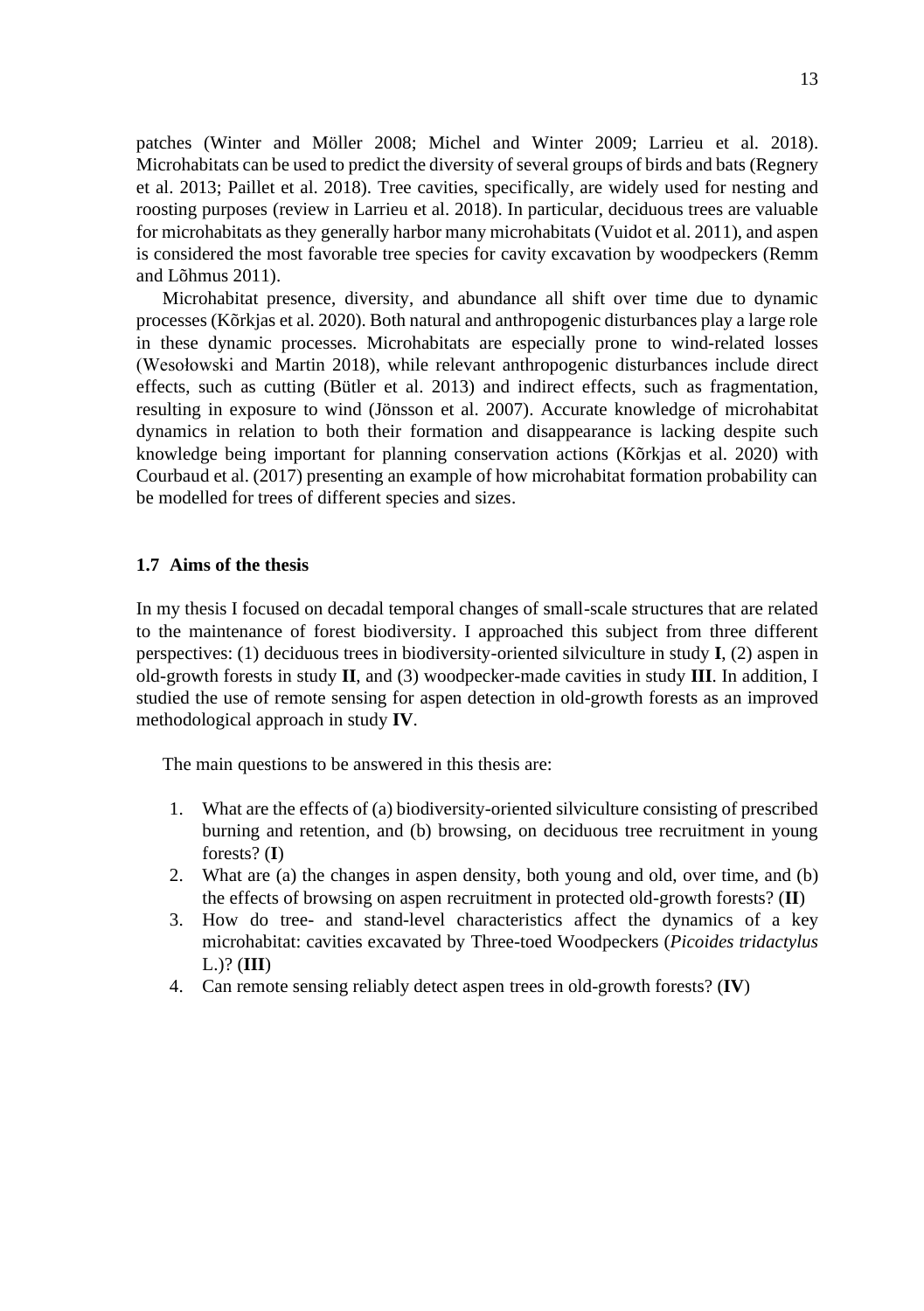### <span id="page-13-0"></span>**2. MATERIALS AND METHODS**

#### <span id="page-13-1"></span>**2.1 Study sites**

This thesis contains four studies for which the data was collected in two distinct parts of Finland (Figure 1). Studies **I**, **II**, and **IV** were performed in North Karelia, eastern Finland (around 63° 20ʹ N; 30° 30ʹ E). Study **III** was conducted in the Evo forest area in southern Finland (around 61° 15′ N; 25° 03′ E). The sites in study **I** were covered by 150-year-old forests dominated by pine prior to the experimental treatment. The sites in studies **II** and **IV** are protected areas of conifer-dominated secondary old-growth forest selected for these studies based on their originally high density of aspen. The site in study **III** is dominated by mostly managed, mature coniferous forests with a large population of Three-toed Woodpeckers. For more details, see the relevant studies included in this thesis.



**Figure 1.** Left: map of Finland showing the two areas where data was collected. Top right: study sites in study **I** (burned sites: filled-in square, unburned sites: empty square), study **II** (cross and cross in circle), and study **IV** (cross in circle). Bottom right: Evo area (study **III**), showing the location of the study area and all the woodpecker territories included in the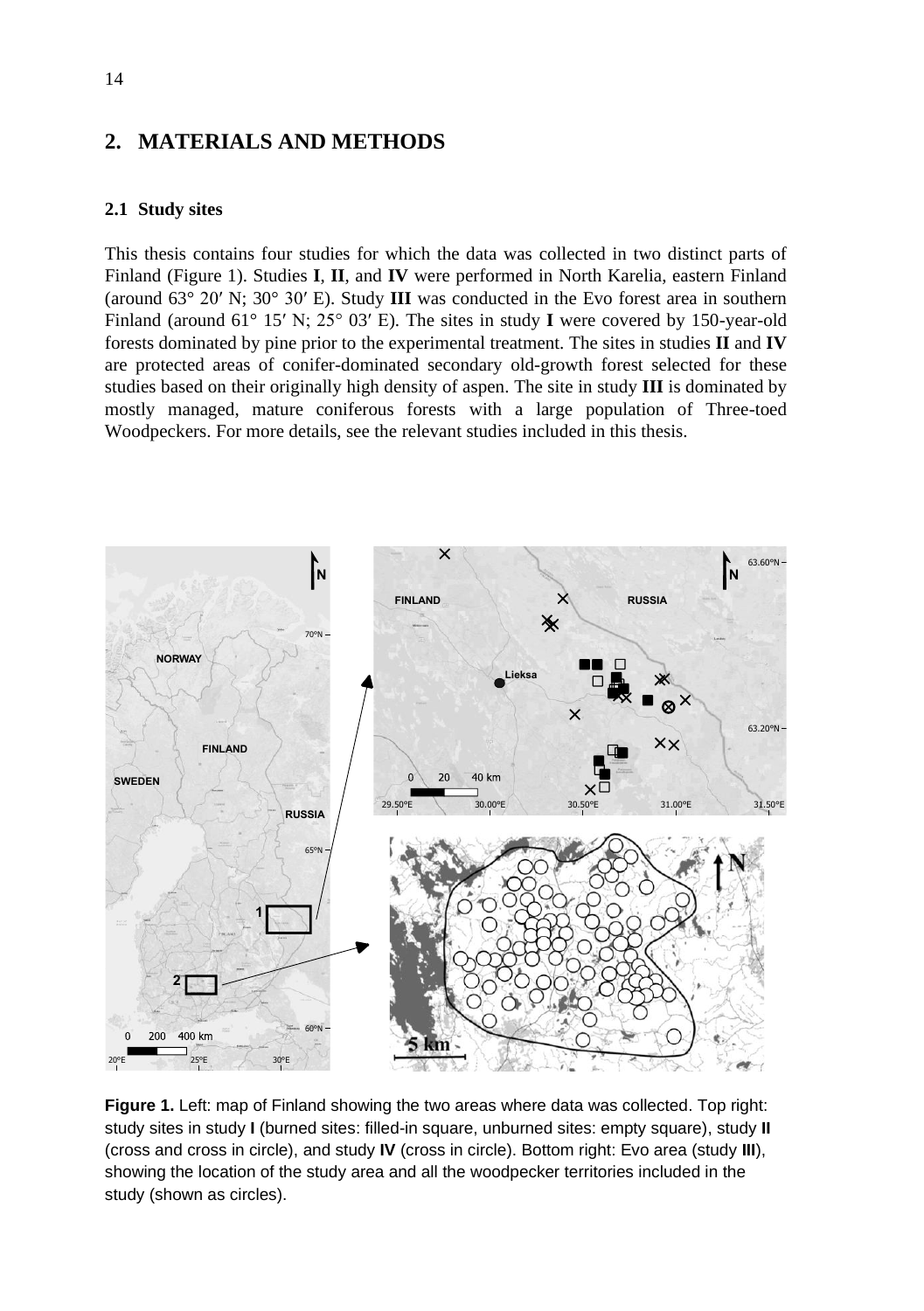#### <span id="page-14-0"></span>**2.2 Deciduous tree inventory (I, II, and IV)**

For study **I**, I inventoried rowan, aspen, and silver birch (*Betula pendula* Roth) that were planted on 18 experimental sites. The experiment had a three-factorial design combining timber harvesting with prescribed burning and herbivore access. Of the 18 sites, six were selected to be left uncut, six to be cut with  $50 \text{ m}^3/\text{ha}$  retention, and six to be clearcut. Of these six sites per type, three were burned thereby resulting in three replicates per treatment combination. On each site, an herbivore treatment with three compartments was established (unfenced, fenced excluding moose, and fenced excluding moose and hares (*Lepus* spp.); each compartment covered 10 m  $x$  15 m; Figure 2). In these compartments, rowan, aspen, and silver birch were planted in 2002/2003, and I inventoried these trees 17 years after planting. I measured the heights and mortality rates of the planted trees in each compartment on all sites. For more information on the methodology of the study, see study **I** (Fig. 1 specifically for the study design).

For study **II**, all living aspen in the old-growth forest parts of 15 protected areas were inventoried in 1999 and 2017 (Figure 3). In 2017, I collected GPS positions of every aspen with a diameter at breast height (DBH)  $\geq$  5 cm individually, and for aspen with DBH  $<$  5 cm at the center of sapling clusters. Furthermore, I documented signs of browsing on all aspen saplings.

Based on study **II**, a protected area was selected for study **IV** to detect aspen via remote sensing. A drone equipped with a multispectral sensor was flown over the site on five dates, spanning the thermal growing season in 2019. The resulting multispectral images were processed to generate dense photogrammetric point clouds. In addition to field-measured aspen trees, I also collected GPS locations of birches (*Betula* spp.), while Norway spruce (*Picea abies* [L.] Karst.; hereafter spruce) and pine locations were added based on visual interpretation of aerial images.

#### <span id="page-14-1"></span>**2.3 Cavity inventory (III)**

Between 1987 and 2017, the study area was searched for Three-toed Woodpecker territories every breeding season. Searches for breeding cavities were carried out within these annually mapped territories. In total, 654 cavities were found and used in study **III**. When a new cavity was detected, three stand-level variables (territory occupancy patterns, forest type, and distance to nearest edge) and four tree-level variables (nest tree species, condition [healthy, weakened, and dead], and DBH, and cavity height) were measured. For a detailed account of these variables and their definitions, see study **III**. Furthermore, every previously detected cavity was inspected annually for nesting suitability and the years that a cavity persisted was thus recorded.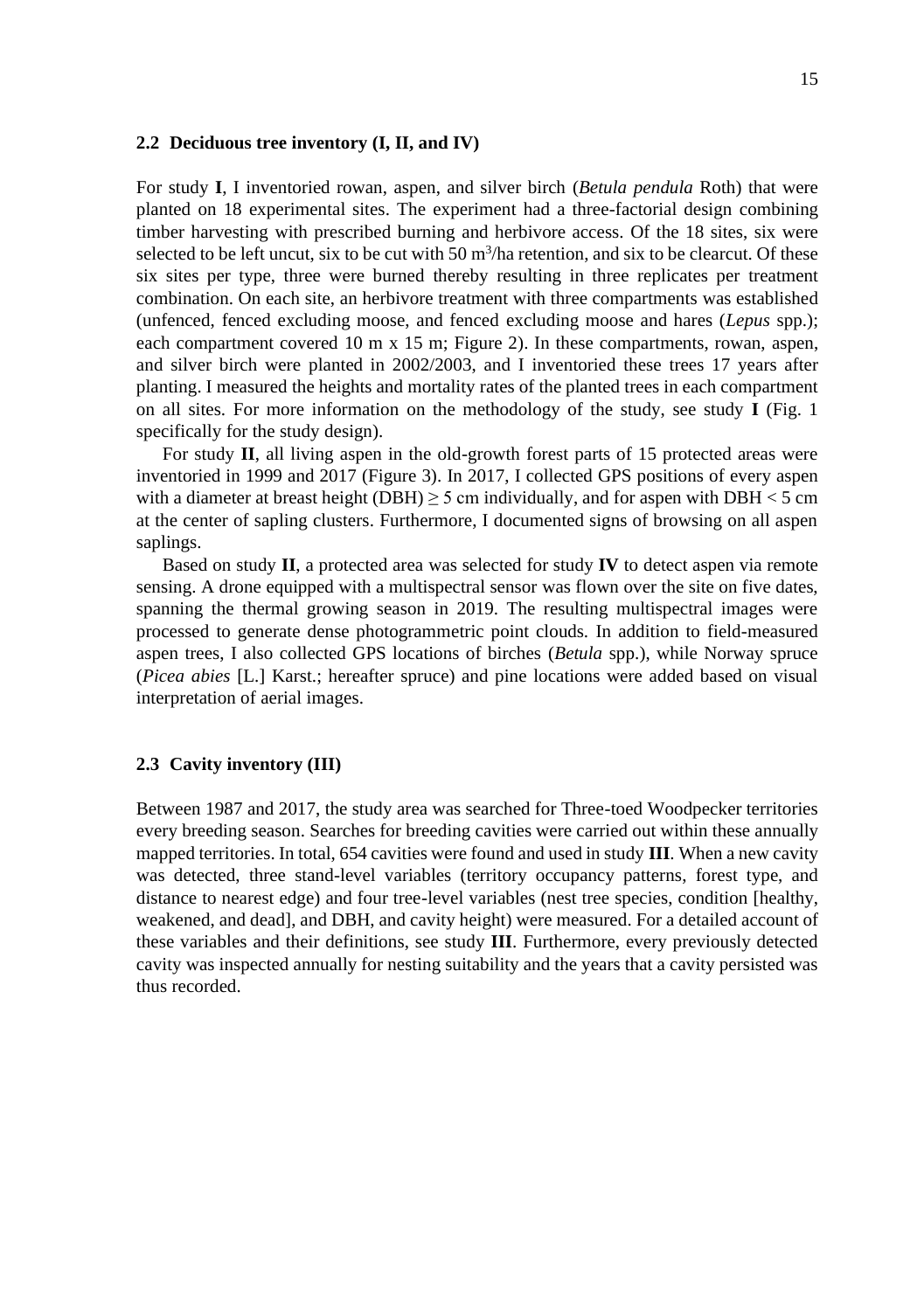

**Figure 2.** Left: Fenced compartments from study **I** with the planted seedlings behind the fence (image taken in 2020 so 18 years after planting). Top right: a heavily browsed aspen seedling from an unfenced compartment in study **I**. Bottom right: a moose (*Alces alces*). Photographs taken by the author.

### <span id="page-15-0"></span>**2.4 Data analyses**

In study **I**, a split-plot factorial Analysis of Variance (separately for each tree species) was used to analyze the effect of timber harvesting, prescribed burning, and herbivore treatment on the height and mortality rate of the planted tree species. Timber harvest and prescribed burning were used as between-group factors, herbivore treatment as a within-group factor, and two-way interactions between these factors were included.

In study **II**, the tree dataset was split into three groups for analysis; saplings (DBH  $\lt$  5 cm), recruited trees ( $5 \leq DBH \leq 15$  cm), and trees with a DBH  $> 15$  cm. The number of recruited trees and trees with a DBH > 15 cm between 1999 and 2017 was compared with paired samples t-tests. With the GPS locations collected in 2017, a Mann-Whitney U test was applied to compare the median distances at which sapling clusters and recruited trees occurred.

For study **III**, the effects of the collected stand- and tree-level variables on the years of cavity persistence were analyzed with Cox proportional hazards models (Cox 1972).

For study **IV**, photogrammetric point clouds were used to create Canopy Height Models and perform Individual Tree Detection (ITD). The individual tree crown boundaries were overlaid with the field-measured trees plus spruces and pines, and for each tree, spectral and height variables were extracted. Subsequently, species classification was performed with a Linear Discriminant Analysis (LDA), using only field-measured trees and spruces and pines that were detected in the segments during ITD. LDA was performed for each of the five dates individually and was optimized once for aspen classification and once for overall tree species classification. The results are reported with user's and producer's accuracies. The former is the percentage of trees of a certain tree species that were correctly predicted as that tree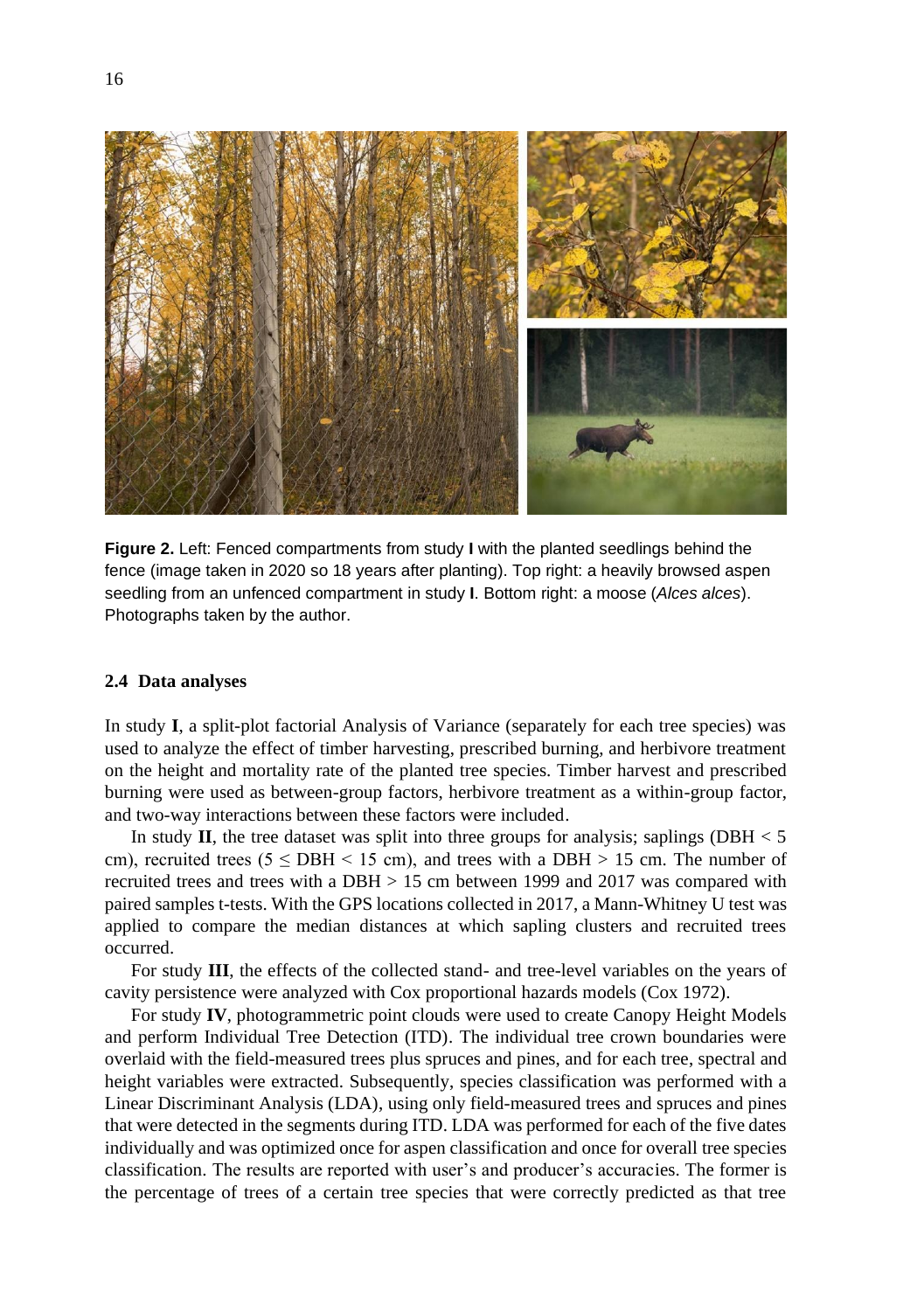species, while the latter is the percentage of correctly classified trees from all trees that were predicted to belong to a certain tree species.

All the statistical analyses were executed in R (R core team 2020) with the help of multiple R packages which have been cited in the individual studies.



**Figure 3.** Top left and bottom right: An old-growth forest from study **II** photographed in different settings, both showing European aspens (*Populus tremula*), either obvious from their bark structure or their leaves (especially in autumn). Bottom left: An aspen sapling in an old-growth forest from study **II**. Top right: The epiphytic lichen *Lobaria pulmonaria* [L.] Hoffm.; a species that in these parts of Finland is strongly associated with aspen. Photographs taken by the author.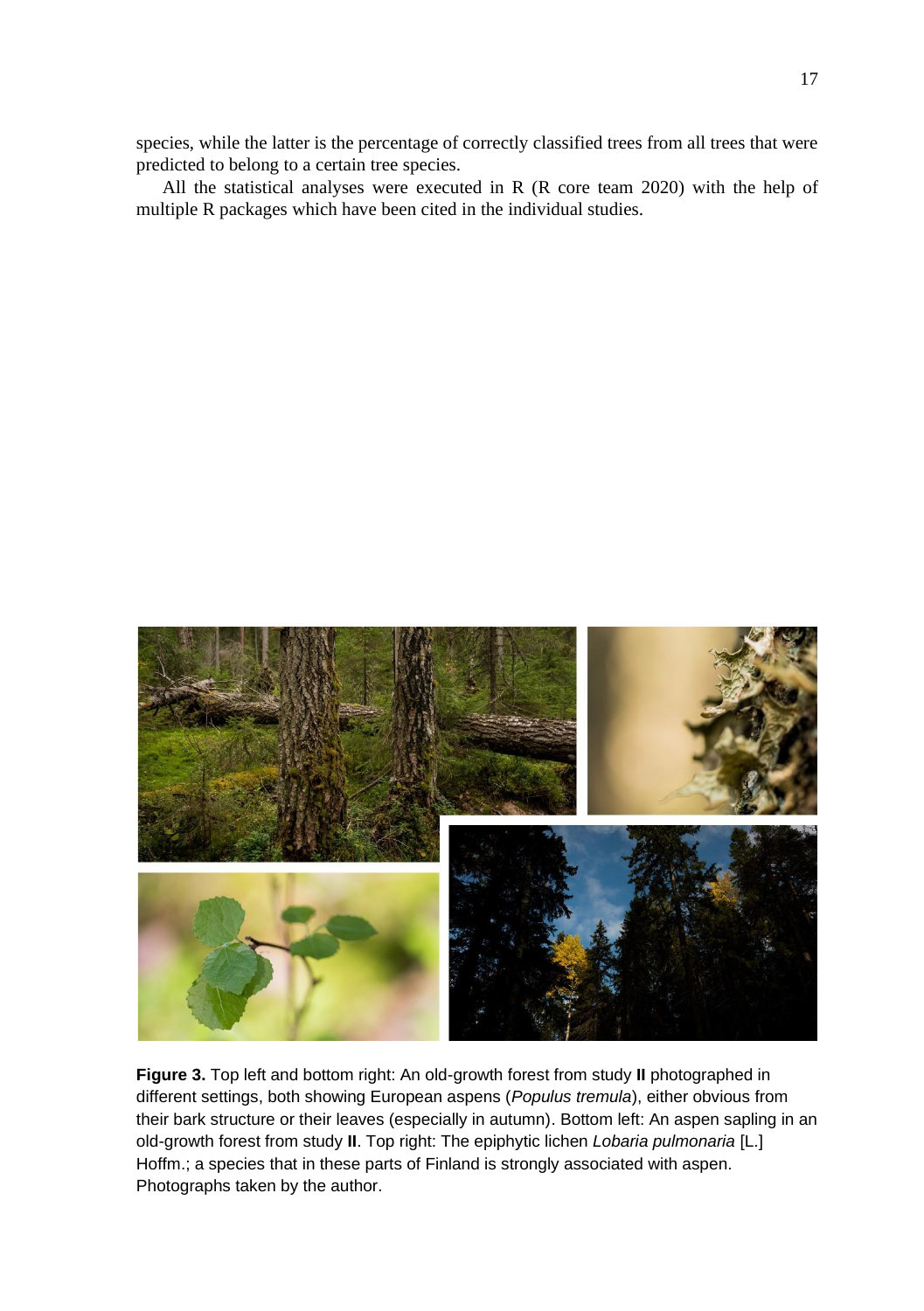### <span id="page-17-0"></span>**3. MAIN RESULTS AND DISCUSSION**

### <span id="page-17-1"></span>**3.1 Recruitment of deciduous trees is promoted by prescribed burning over the long term (I). Browsing strongly impacts deciduous tree recruitment but its impact depends on forest age (I and II)**

The admixture of deciduous trees in managed forests can potentially be improved by practices that better emulate natural disturbances in boreal forests. Such practices include prescribed burning and tree retention (Gustafsson et al. 2010; Halme et al. 2013; Kouki and Salo 2020). However, the results of these practices may also be influenced by mammalian browsing.

I found that prescribed burning significantly lowered the mortality rates of the planted silver birch and rowan seedlings on cut sites (either with or without retention) (**I**). A likely explanation is that prescribed burning can reduce allelopathic and competitive effects for deciduous trees (Nilsson and Wardle 2005) and provide various beneficial soil properties (Certini 2005). This pattern was also upheld in the unfenced compartments, which indicates that burning also reduced browsing, at least of silver birch and rowan seedlings. Burning has been found to influence the chemical composition of trees which in turn influences their palatability (Wan et al. 2014). In the absence of burning, browsing clearly increased the mortality rates of all three tree species on cut sites, as indicated by fenced versus unfenced compartments.

Tree retention over the long term did not impact the mortality and growth of the planted deciduous trees (**I**). My results therefore differ from the findings of the short-term study (see den Herder et al. 2009) and validate the importance of long-term studies on tree recruitment (Bernes et al. 2018). In the short term, den Herder et al. (2009) found that both prescribed burning and tree retention promoted deciduous tree recruitment. The legacy effects of fires have been shown to last for decades (Certini 2005) but trees fall and this may explain why retention did not promote recruitment over the long term.

The uncut forest sites (controls) showed a complete lack of deciduous tree recruitment with high, near-total tree mortality (**I**). This is a similar result to my findings in study **II** where recruitment was almost absent in the forest interior. My findings from study **I** also corroborate the conclusion from study **II** that browsing is not an important limiting factor in the forest interior, as the fenced compartments did not show different mortality patterns from unfenced compartments on uncut sites. As in study  $\mathbf{II}$ , I suggest that a scarcity of resources (nutrients, light, and water) is the main limiting factor on the uncut sites in study **I**.

### <span id="page-17-2"></span>**3.2 Overall number of aspens has strongly declined in old-growth forests and newly recruited cohorts have failed to emerge (II)**

In the absence of fires, it is suggested that aspen will disappear from the old-growth forest parts of protected areas, as new cohorts are not able to establish and the aspens in the old cohort perish (Esseen et al. 1997; Linder et al. 1997; Kouki et al. 2004; Latva-Karjanmaa et al. 2007).

My findings show that previous suggestions of aspen decline are indeed accurate (**II**). In addition, I observed the severity of the decline, which amounted to, on average, 37% of the number of living aspen/ha over an 18-year period in the 15 old-growth protected forests. This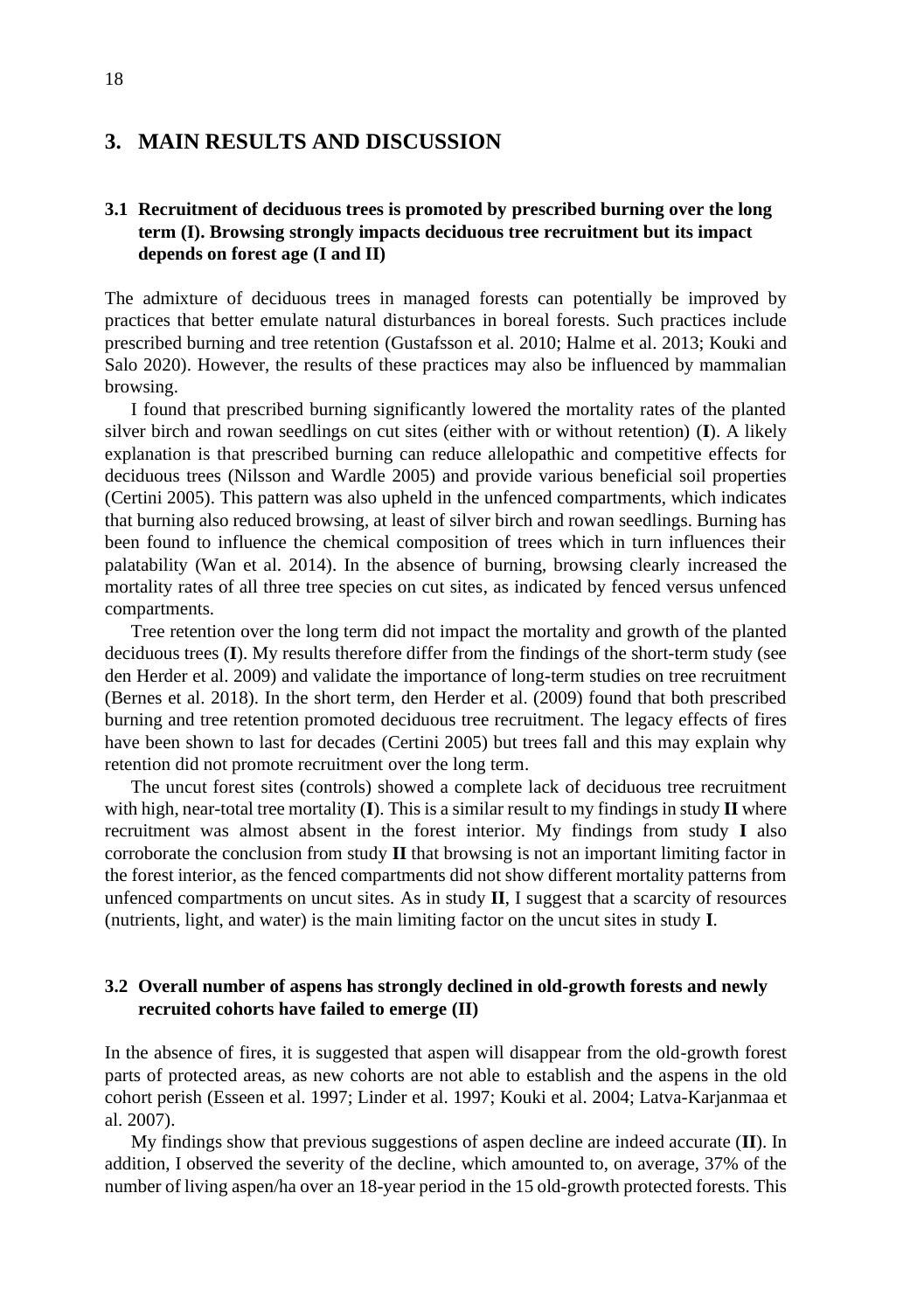decline is strongly synchronous at the landscape level (the old-growth forest network). Furthermore, I found that recruitment of new aspen cohorts is lackluster with only 0.4 recruited aspen/ha, despite a relative abundance of aspen saplings (9 saplings below 1.3 m in height/ha). Possible explanations for this lack of recruitment range from browsing, to an absence of disturbances with an ensuing deficiency of vital resources (nutrients, light, and water) (Kouki et al. 2004; Latva-Karjanmaa et al. 2007).

To uncover the exact reasons for the lack of recruitment, I analyzed the spatial occurrence of recruitment and browsing (**II**). While saplings appeared to be abundant at various distances from the forest edge, recruitment exclusively occurred at the forest edge (median distance from the edge for saplings was 34.7 m, and 5.5 m for recruited trees). This indicates that limitations for recruitment are stronger in the forest interior. I also found that browsing was greater closer to the forest edge. In the forest interior, it appears that competition for resources is the main limitation (Landhäusser et al. 2019). Nearer the forest edge, browsing is certainly a strong factor. However, resource competition is also likely to be a limiting factor near the forest edge as browsing alone does not appear to be able to explain the lack of recruitment at this distance. Recruitment appears to be possible at the old-growth forest edges despite browsing (see also Härkönen et al. 2008) and could provide a means by which aspen can persist in these forests.

My findings show that not only is the old aspen cohort disappearing, but that new cohorts have failed to emerge, with no indication of recruitment in small-scale canopy gaps. Despite the appearance that old-growth forests are stable environments, my results highlight their ever-changing conditions, which may have major consequences for biodiversity conservation in old-growth forests.

### <span id="page-18-0"></span>**3.3 Cavities persist longer in trees with certain characteristics and in forests with high territory occupancy (III)**

Cavities are considered important microhabitats for a range of species in European boreal forests (Wesołowski and Martin 2018). The majority of cavities in this biome are excavated by woodpeckers (Andersson et al. 2018) and later re-used by other species (for Three-toed Woodpecker-made cavities see Pakkala et al. 2018). Temporal patterns in cavity persistence may influence their role in providing nesting and roosting sites for species.

In my thesis, 447 cavities (out of the 654 newly excavated cavities that were found) were lost over the 30-year study period (**III**). Most of the cavities (329) were lost through tree fall or breakage, most probably caused by wind, and some to cavity damage (72) caused by, for example, other woodpeckers. A small number of the cavities (46) was lost to anthropogenic disturbance in the form of logging. The median persistence time of the studied cavities was 10 years.

At the tree-level, I found three factors that affected cavity persistence. First, cavities persisted longer in healthy and weakened trees than in dead trees. This pattern has been observed previously (e.g. Edworthy et al. 2012) and is the result of lost structural integrity in the dead trees. Second, cavities persisted longer in larger diameter trees, although this effect was not as strong in aspen, where cavities also persisted for a long time in small diameter trees. Previous research has found that trees with a large height/diameter-ratio require stronger winds to fall (Peltola 2006); so larger diameter trees can be considered more stable. Third, cavities persisted longest in pine, likely because of its deep rooting system, which gives it considerable resilience to falling (Peltola et al. 2000). At the stand-level, I found that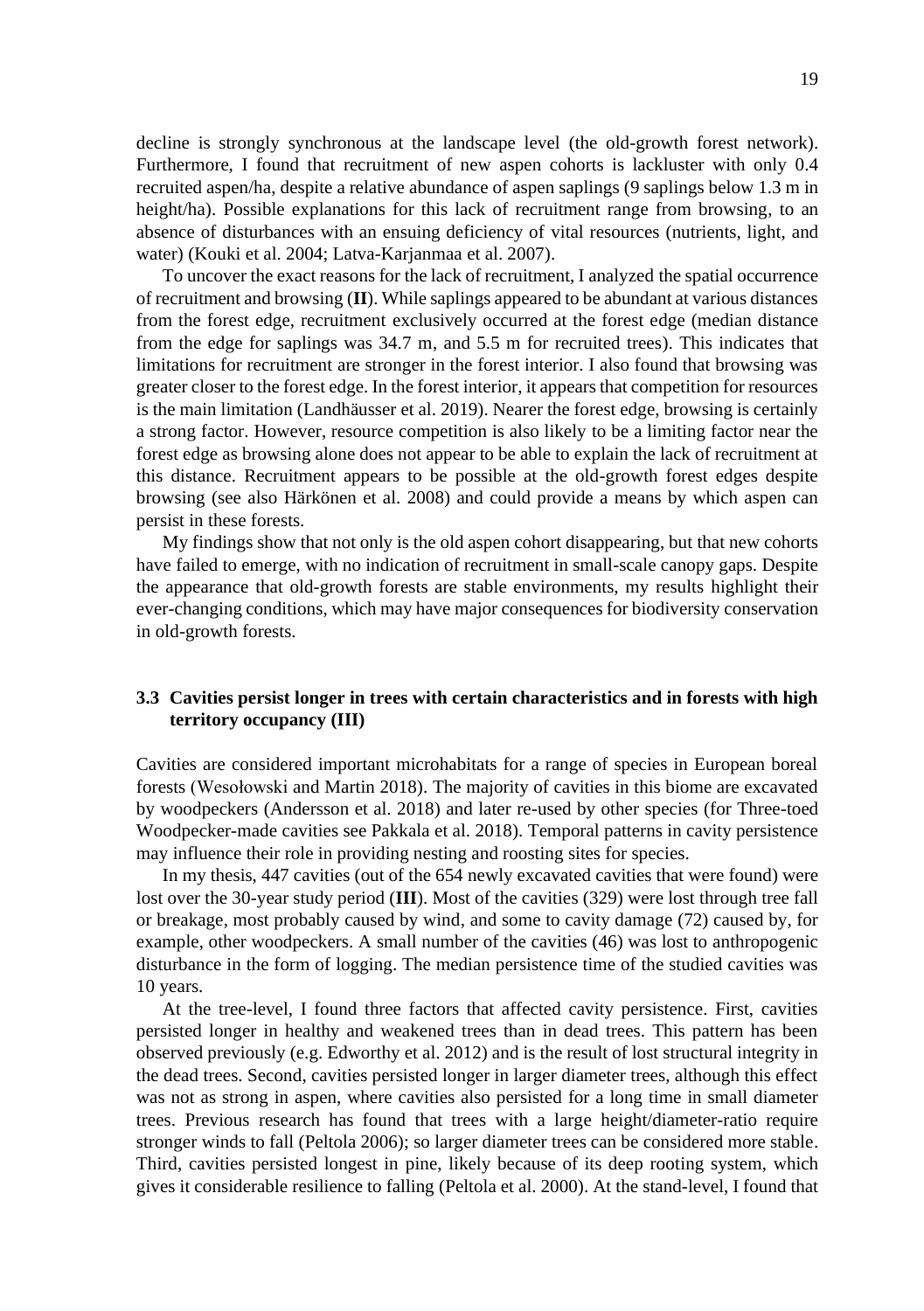cavities persisted longer in areas with high territory occupancy rates. The explanation for this finding remained unclear but was potentially related to unmeasured properties such as stand density.

Overall, I found that certain tree-level characteristics can be used to predict the persistence of cavities. Cavities can potentially be used as indicators of biodiversity (Cockle et al. 2010), but since their persistence time can differ, their value as indicators also varies.

### <span id="page-19-0"></span>**3.4 Remote sensing for aspen detection shows promising results, especially in late spring when birches have leaves and aspens do not (IV)**

Remote sensing has been shown to have the potential to be used for large-scale and costeffective inventories of important structures for biodiversity (Kerr and Ostrovsky 2003; Nagendra et al. 2013). Although the identification of tree species via remote sensing would be highly relevant for ecological applications (e.g. Fassnacht et al. 2016), this is still a developing field that struggles under an increasing number of species and spectral/structural similarities between species. For aspen specifically, few attempts have been made to distinguish it from other species and when this has been attempted, it has generally led to poor outcomes as a result of spectral and structural similarities with common European boreal tree species (reviewed by Kivinen et al. 2020). In previous studies involving aspen, however, seasonal variation in canopy phenology has been ignored, which could improve classification accuracy.

I discovered that aspen classification can be reliably performed with multispectral data throughout the thermal growing season, although with clear seasonal differences (**IV**). With this data, the optimal time for aspen classification was found to occur at the start of the thermal growing season in late spring (13 May). On this date, aspen had no leaves yet, although birch did. This resulted in a user's accuracy of 91.8% and a producer's accuracy of 89.1%, likely the result of the spectral differences between bark or branches and leaves.

When the analysis was optimized for overall tree species classification, an overall classification accuracy of 87.2% was achieved in late spring (30 May). On this date, aspen was in the late leaf flush stage. The accuracy that was achieved is the highest overall accuracy (when aspen is considered as a separate species) recorded in literature thus far (see Kivinen et al. 2020; Viinikka et al. 2020).

Autumn is often suggested to be the optimal season to classify tree species in general (Hill et al. 2010; Persson et al. 2018). Between birch and aspen, there are clear phenological differences in autumn senescence coloration. Despite these autumnal patterns, the lowest classification accuracy overall, and for aspen in particular, was achieved in autumn. This is likely a result of the intraspecific variation in aspen leaf coloration on a specific date because of differences in the timing of the onset of senescence between trees (Fracheboud et al. 2009).

My findings in study **IV** are especially useful in the context of the decline in aspen that I observed in study **II**. To monitor the aspen population on a large scale, remote sensing appears a highly suitable tool. The detected trees in study **IV**, however, only included trees that had reached the canopy and, thus, further efforts are required to use remote sensing applications for complete demographic inventories.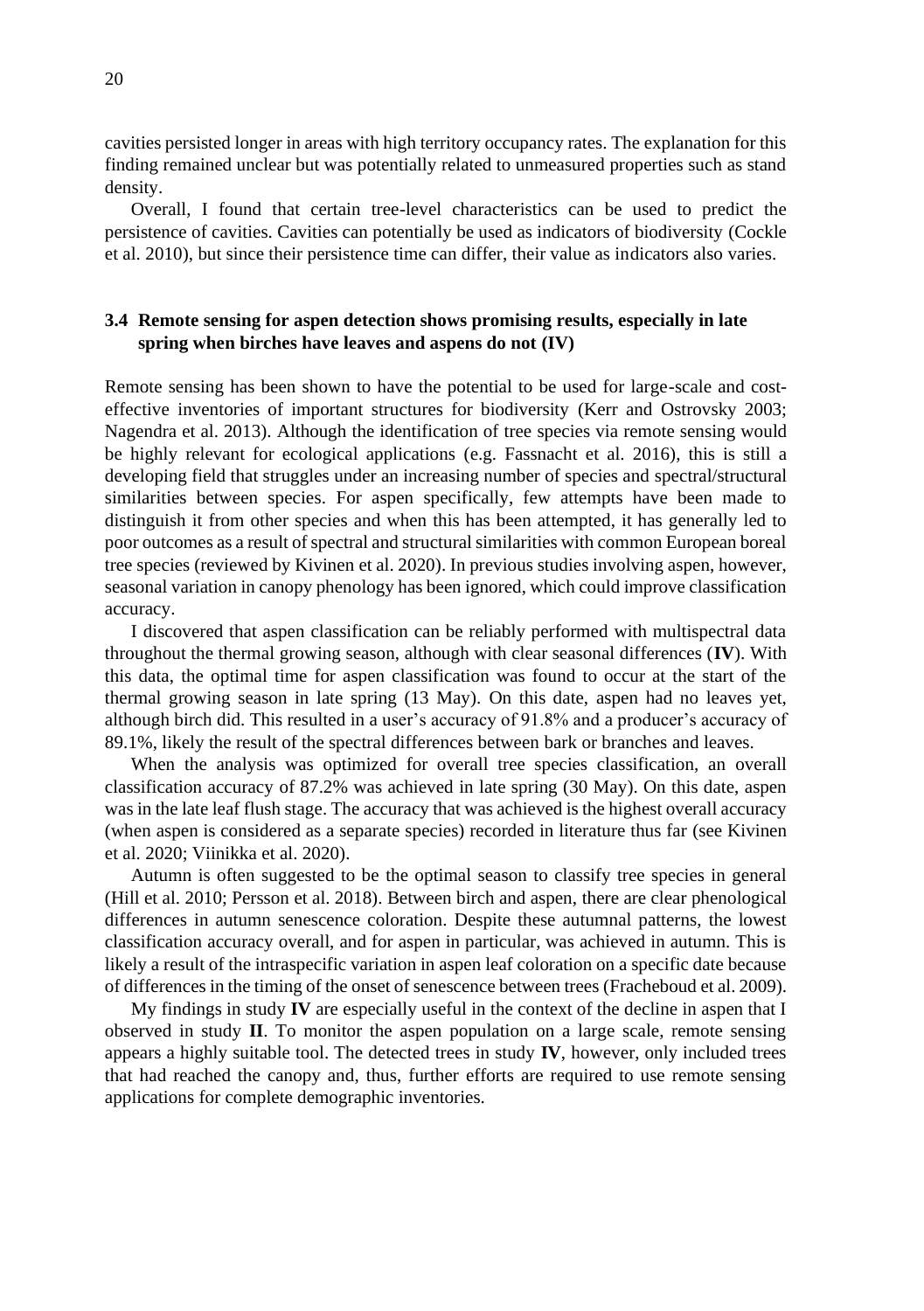### <span id="page-20-0"></span>**4. CONCLUDING REMARKS**

The conservation of biodiversity in European boreal forests is mainly enacted through a mixed application of land sparing and sharing with the use of both protected areas and biodiversity-oriented silviculture. However, as both protected and managed forests undergo dynamic changes, the potential of different land-use patterns in safeguarding biodiversity can also change. Within protected and managed areas, a range of small-scale structures have been shown to be of critical importance for biodiversity. My studies on the temporal dynamics of such structures show that their abundance and functioning can rapidly alter over time, both in managed and protected forests. This finding indicates that the ability of protected areas and biodiversity-oriented silviculture to conserve biodiversity can be overestimated if it does not consider spatiotemporal dynamics. This can affect the degree to which land sparing and sharing should be implemented or combined for biodiversity conservation in situations where internal dynamics and temporal changes prevail. Especially the effectivity of protected areas must be guaranteed but under current circumstances, their effectiveness appears to be dwindling for the specific structures that I studied. In both protected and managed areas, conservation actions should consider the dynamics that affect the two studied structures (deciduous trees and microhabitats) and other structures not studied here, and in turn the species that depend on them.

Regardless of the type of conservation action, small-scale structures undergo rapid and obvious temporal changes on a scale of just several decades. These rapid temporal fluctuations in small-scale structures would indicate that small-scale structures are more prone to dynamic processes than larger scale structures (e.g. an old-growth forest stand). Since small-scale structures are prone to rapid temporal changes that may also be highly synchronous, addressing the limitations of current conservation actions is an urgent issue, and multi-scale conservation approaches should intensively focus on the maintenance of small-scale structures.

In my thesis, the importance of monitoring biodiversity-rich structures for nature conservation is also highlighted. Such monitoring should be performed on a regular basis at the same locations because small-scale characteristics important to maintain biodiversity may change quickly, and exact patterns of change can only be achieved by undertaking an inventory in the same area repeatedly. As remote sensing technology continues to develop, it presents a potentially cost-effective tool for repeated monitoring at the same locations. Based on my findings, drone-based remote sensing can even be applied for the monitoring of treelevel small-scale structures present in densely forested protected areas with high accuracy.

### <span id="page-20-1"></span>**REFERENCES**

Aerts R., Honnay O. (2011). Forest restoration, biodiversity and ecosystem functioning. BMC Ecology 11(1): 29.<https://doi.org/doi:10.1186/1472-6785-11-29>

Andersson J., Domingo Gómez E., Michon S., Roberge J.-M. (2018). Tree cavity densities and characteristics in managed and unmanaged Swedish boreal forest. Scandinavian Journal of Forest Research 33(3): 233-244[. https://doi.org/10.1080/02827581.2017.1360389](https://doi.org/10.1080/02827581.2017.1360389)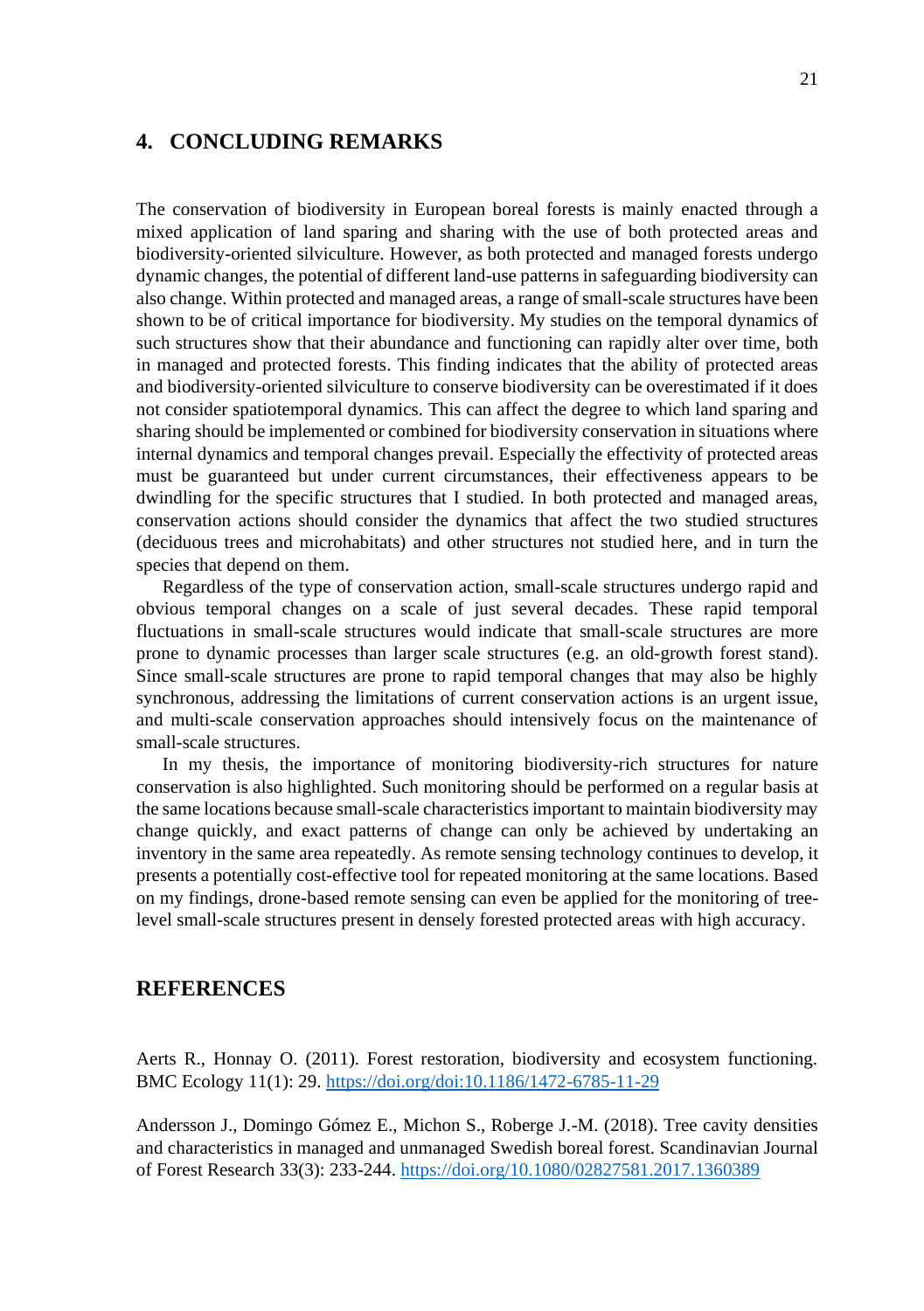Angelstam P.K. (1998). Maintaining and restoring biodiversity in European boreal forests by developing natural disturbance regimes. Journal of Vegetation Science 9: 593-602. <https://doi.org/10.2307/3237275>

Angelstam P., Andersson K., Axelsson R., Elbakidze M., Jonsson B., Roberge J.-M. (2011). Protecting forest areas for biodiversity in Sweden 1991–2010: the policy implementation process and outcomes on the ground. Silva Fennica 45(5): 90.<https://doi.org/10.14214/sf.90>

Angelstam P., Manton M., Pedersen S., Elbakidze M. (2017). Disrupted trophic interactions affect recruitment of boreal deciduous and coniferous trees in northern Europe. Ecological Applications 27(4): 1108-1123[. https://doi.org/10.1002/eap.1506](https://doi.org/10.1002/eap.1506)

Atrena A., Banelytė G.G., Læssøe T., Riis-Hansen R., Bruun H.H., Rahbek C., Heilmann-Clausen J. (2020). Quality of substrate and forest structure determine macrofungal richness along a gradient of management intensity in beech forests. Forest Ecology and Management 478: 118512.<https://doi.org/10.1016/j.foreco.2020.118512>

Attiwill P.M. (1994). The disturbance of forest ecosystems: the ecological basis for conservative management. Forest Ecology and Management 63(2): 247-300. [https://doi.org/10.1016/0378-1127\(94\)90114-7](https://doi.org/10.1016/0378-1127(94)90114-7)

Balmford B., Green R.E., Onial M., Phalan B., Balmford A. (2019). How imperfect can land sparing be before land sharing is more favourable for wild species? Journal of Applied Ecology 56(1): 73-84.<https://doi.org/10.1111/1365-2664.13282>

Barlow J., Lennox G.D., Ferreira J., Berenguer E., Lees A.C., Nally R.M., Thomson J.R., de Barros Ferraz S.F., Louzada J., Fonseca Oliveira V.H., Parry L., de Castro Solar R.R., Vieira I.C.G., Aragão L.E.O.C., Begotti R.A., Braga R.F., Cardoso T.M., de Oliveira R.C.Jr., Souza C.M.Jr., Moura N.G., Nunes S.S., Siqueira J.V., Pardini R., Silveira J.M., Vaz-de-Mello F.Z., Veiga R.C.S., Venturieri A., Gardner T.A. (2016). Anthropogenic disturbance in tropical forests can double biodiversity loss from deforestation. Nature 535: 144-147. <https://doi.org/10.1038/nature18326>

Bernes C., Macura B., Jonsson B.G., Junninen K., Müller J., Sandström J., Lõhmus A., Macdonald E. (2018). Manipulating ungulate herbivory in temperate and boreal forests: effects on vegetation and invertebrates. A systematic review. Environmental Evidence 7(1): 13[. https://doi.org/10.1186/s13750-018-0125-3](https://doi.org/10.1186/s13750-018-0125-3)

Betts M.G., Wolf C., Ripple W.J., Phalan B., Millers K.A., Duarte A., Butchart S.H.M., Levi T. (2017). Global forest loss disproportionately erodes biodiversity in intact landscapes. Nature 547: 441-444.<https://doi.org/10.1038/nature23285>

Bhagwat S.A., Willis K.J., Birks H.J.B., Whittaker R.J. (2008). Agroforestry: a refuge for tropical biodiversity? Trends in Ecology & Evolution 23(5): 261-267. <https://doi.org/10.1016/j.tree.2008.01.005>

Bormann F.H., Likens G.E. (1979). Catastrophic disturbance and the steady state in northern hardwood forests: a new look at the role of disturbance in the development of forest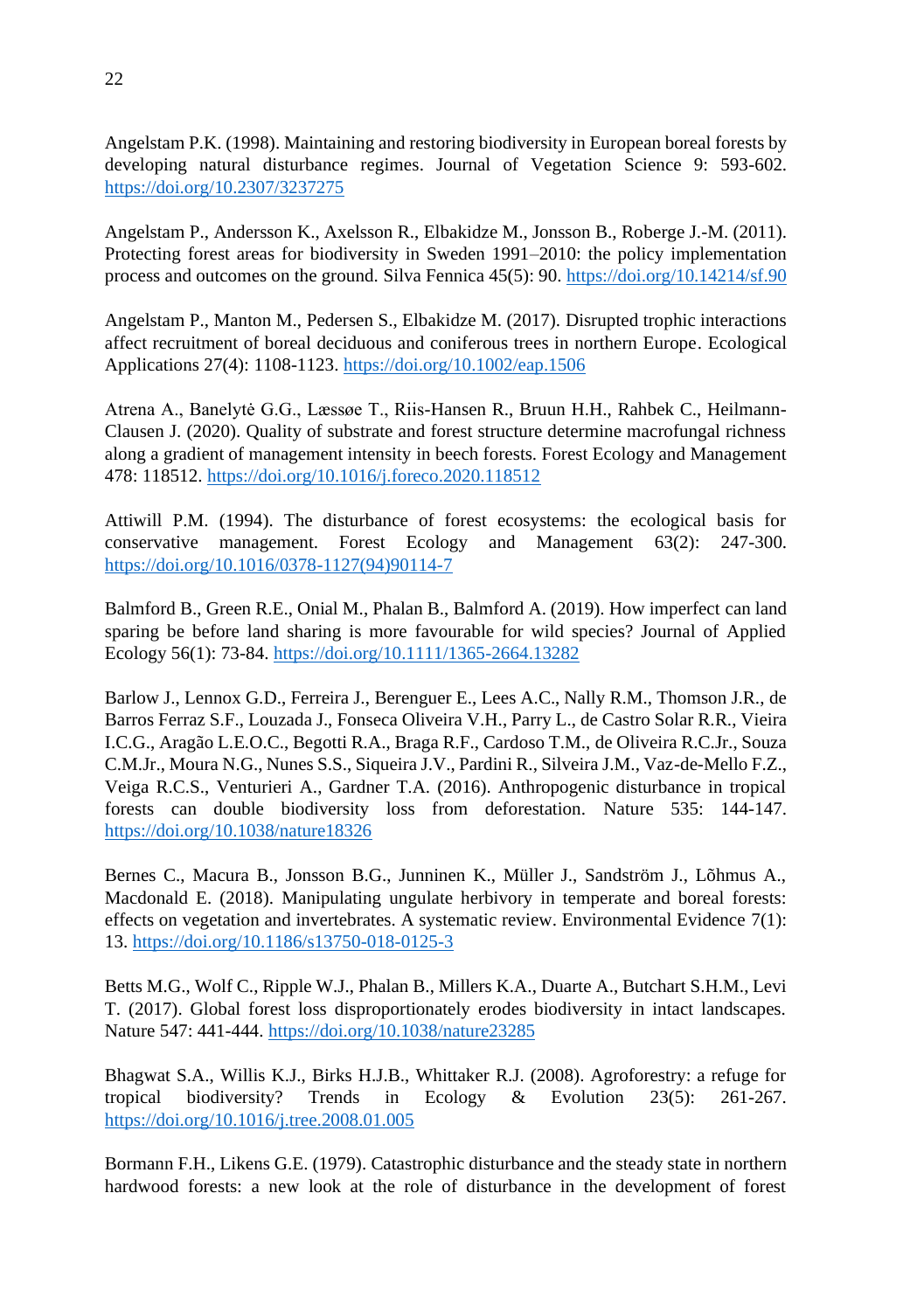ecosystems suggests important implications for land-use policies. American Scientist 67(6): 660-669.

Brandt J.P., Flannigan M.D., Maynard D.G., Thompson I.D., Volney W.J.A. (2013). An introduction to Canada's boreal zone: ecosystem processes, health, sustainability, and environmental issues. Environmental Reviews 21(4): 207-226. [https://doi.org/10.1139/er-](https://doi.org/10.1139/er-2013-0040)[2013-0040](https://doi.org/10.1139/er-2013-0040)

Branquart E., Verheyen K., Latham J. (2008). Selection criteria of protected forest areas in Europe: the theory and the real world. Biological Conservation 141(11): 2795-2806. <https://doi.org/10.1016/j.biocon.2008.08.015>

Bütler R., Lachat T., Larrieu L., Paillet Y. (2013). Habitat trees: key elements for forest biodiversity. In: Kraus D., Krumm F. (eds.) Integrative approaches as an opportunity for the conservation of forest biodiversity. European Forest Institute, Freiburg, Germany. p. 84-91.

Capers R.S., Chazdon R.L., Brenes A.R., Alvarado B.V. (2005). Successional dynamics of woody seedling communities in wet tropical secondary forests. Journal of Ecology 93(6): 1071-1084.<https://doi.org/10.1111/j.1365-2745.2005.01050.x>

Certini G. (2005). Effects of fire on properties of forest soils: a review. Oecologia 143(1): 1- 10[. https://doi.org/10.1007/s00442-004-1788-8](https://doi.org/10.1007/s00442-004-1788-8)

Chazdon R.L. (2008). Beyond deforestation: restoring forests and ecosystem services on degraded lands. Science 320(5882): 1458.<https://doi.org/10.1126/science.1155365>

Clements F.E. (1916). Plant succession: an analysis of the development of vegetation. Carnegie Institution of Washington, Washington D.C., US. 512 p.

Cockle K.L., Martin K., Drever M.C. (2010). Supply of tree-holes limits nest density of cavity-nesting birds in primary and logged subtropical Atlantic forest. Biological Conservation 143(11): 2851-2857.<https://doi.org/10.1016/j.biocon.2010.08.002>

Connell J.H. (1978). Diversity in tropical rain forests and coral reefs. Science 199(4335): 1302-1310.<https://doi.org/10.1126/science.199.4335.1302>

Connell J.H., Slatyer R.O. (1977). Mechanisms of succession in natural communities and their role in community stability and organization. The American Naturalist 111(982): 1119- 1144[. https://doi.org/10.1086/283241](https://doi.org/10.1086/283241)

Côté P., Tittler R., Messier C., Kneeshaw D.D., Fall A., Fortin M.-J. (2010). Comparing different forest zoning options for landscape-scale management of the boreal forest: possible benefits of the TRIAD. Forest Ecology and Management 259(3): 418-427. <https://doi.org/10.1016/j.foreco.2009.10.038>

Courbaud B., Pupin C., Letort A., Cabanettes A., Larrieu L. (2017). Modelling the probability of microhabitat formation on trees using cross‐sectional data. Methods in Ecology and Evolution 8: 1347-1359.<https://doi.org/10.1111/2041-210X.12773>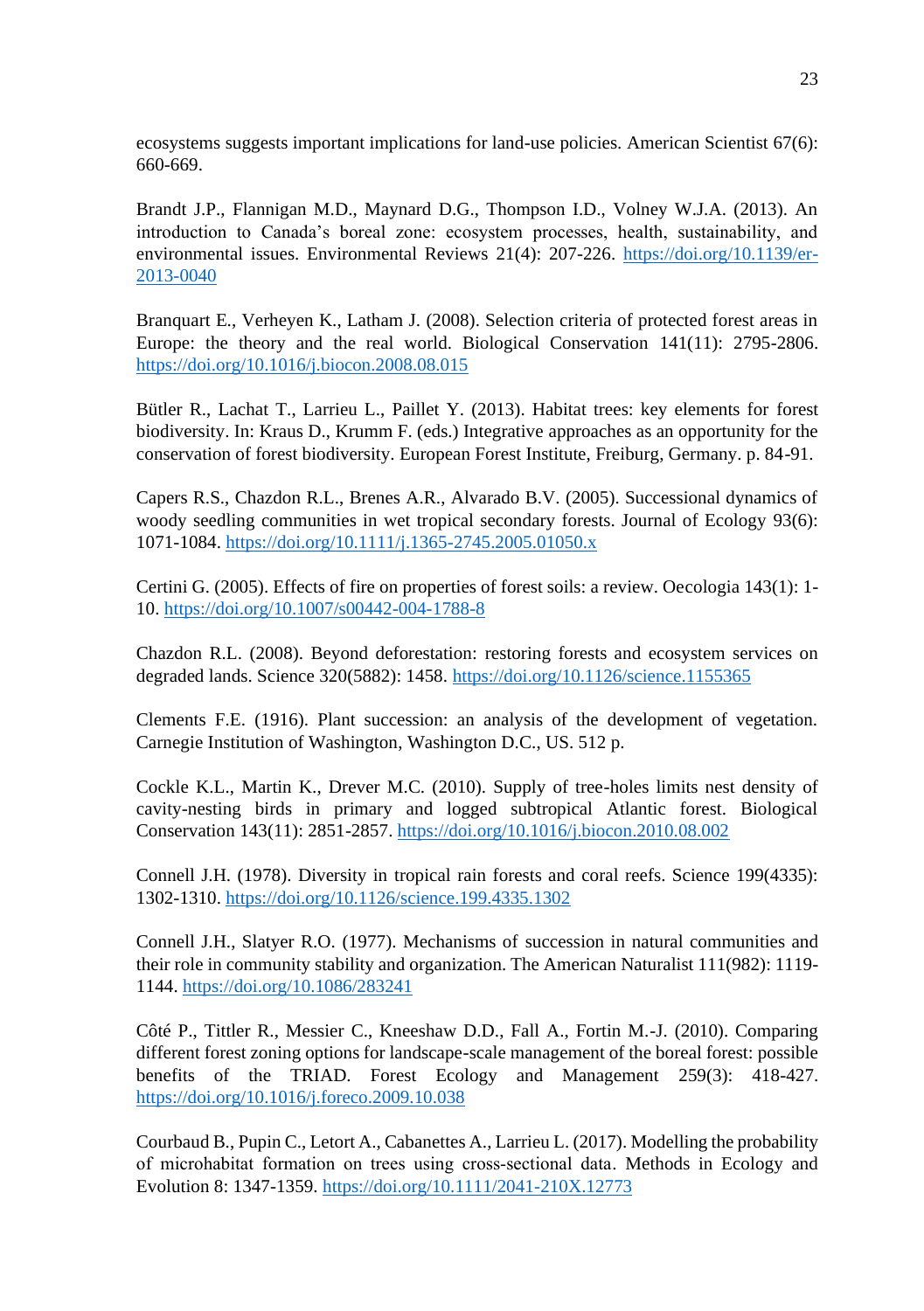Cox D.R. (1972). Regression models and life-tables. Journal of the Royal Statistical Society: Series B (Methodological) 34(2): 187-202. [https://doi.org/10.1111/j.2517-](https://doi.org/10.1111/j.2517-6161.1972.tb00899.x) [6161.1972.tb00899.x](https://doi.org/10.1111/j.2517-6161.1972.tb00899.x)

Dale V.H., Joyce L.A., McNulty S., Neilson R.P., Ayres M.P., Flannigan M.D., Hanson P.J., Irland L.C., Lugo A.E., Peterson C.J., Simberloff D., Swanson F.J., Stocks B.J., Wotton B.M. (2001). Climate change and forest disturbances: climate change can affect forests by altering the frequency, intensity, duration, and timing of fire, drought, introduced species, insect and pathogen outbreaks, hurricanes, windstorms, ice storms, or landslides. Bioscience 51(9): 723- 734[. https://doi.org/10.1641/0006-3568\(2001\)051\[0723:ccafd\]2.0.co;2](https://doi.org/10.1641/0006-3568(2001)051%5b0723:ccafd%5d2.0.co;2)

den Herder M., Kouki J., Ruusila V. (2009). The effects of timber harvest, forest fire, and herbivores on regeneration of deciduous trees in boreal pine-dominated forests. Canadian Journal of Forest Research 39(4): 712-722.<https://doi.org/10.1139/X08-208>

Donato D.C., Campbell J.L., Franklin J.F. (2012). Multiple successional pathways and precocity in forest development: can some forests be born complex? Journal of Vegetation Science 23(3): 576-584[. https://doi.org/10.1111/j.1654-1103.2011.01362.x](https://doi.org/10.1111/j.1654-1103.2011.01362.x)

Dotta G., Phalan B., Silva T.W., Green R., Balmford A. (2016). Assessing strategies to reconcile agriculture and bird conservation in the temperate grasslands of South America. Conservation Biology 30(3): 618-627[. https://doi.org/10.1111/cobi.12635](https://doi.org/10.1111/cobi.12635)

Edenius L., Ericsson G. (2015). Effects of ungulate browsing on recruitment of aspen and rowan: a demographic approach. Scandinavian Journal of Forest Research 30(4): 283-288. <https://doi.org/10.1080/02827581.2014.999823>

Edenius L., Ericsson G., Kempe G., Bergström R., Danell K. (2011). The effects of changing land use and browsing on aspen abundance and regeneration: a 50-year perspective from Sweden. Journal of Applied Ecology  $48(2)$ : 301-309. [https://doi.org/10.1111/j.1365-](https://doi.org/10.1111/j.1365-2664.2010.01923.x) [2664.2010.01923.x](https://doi.org/10.1111/j.1365-2664.2010.01923.x)

Edworthy A.B., Wiebe K.L., Martin K. (2012). Survival analysis of a critical resource for cavity-nesting communities: patterns of tree cavity longevity. Ecological Applications 22(6): 1733-1742.<https://doi.org/10.1890/11-1594.1>

Ehrenfeld J.G. (2010). Ecosystem consequences of biological invasions. Annual Review of Ecology, Evolution, and Systematics 41(1): 59-80[. https://doi.org/10.1146/annurev-ecolsys-](https://doi.org/10.1146/annurev-ecolsys-102209-144650)[102209-144650](https://doi.org/10.1146/annurev-ecolsys-102209-144650)

Esseen P.-A., Ehnström B., Ericson L., Sjöberg K. (1997). Boreal forests. Ecological Bulletins 46: 16-47.

Fassnacht F.E., Latifi H., Stereńczak K., Modzelewska A., Lefsky M., Waser L.T., Straub C., Ghosh A. (2016). Review of studies on tree species classification from remotely sensed data. Remote Sensing of Environment 186: 64-87.<https://doi.org/10.1016/j.rse.2016.08.013>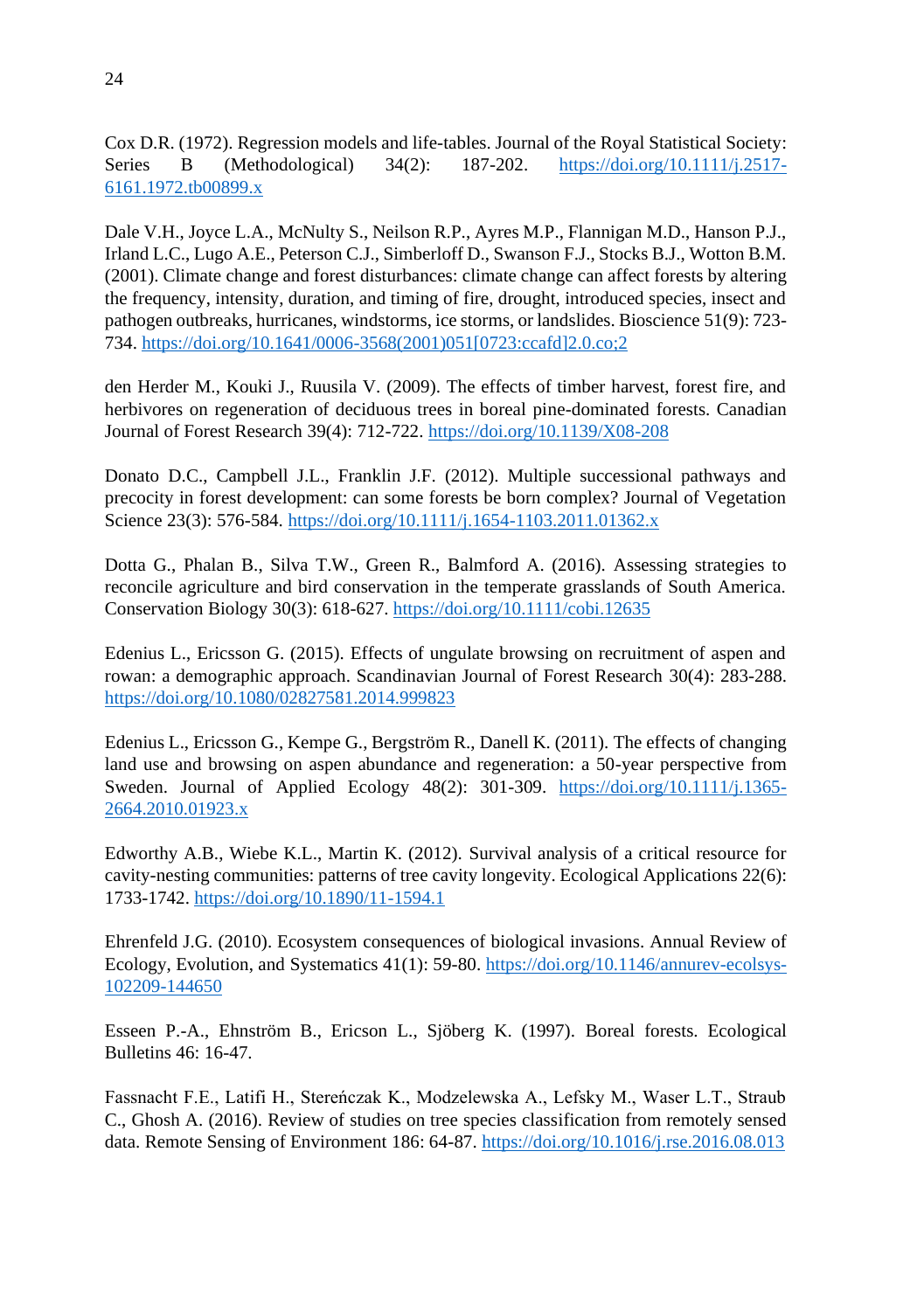Felton A., Löfroth T., Angelstam P., Gustafsson L., Hjältén J., Felton A., Simonsson P., Dahlberg A., Lindbladh M., Svensson J., Nilsson U., Lodin I., Hedwall P.-O., Sténs A., Lämås T., Brunet J., Kalén C., Kriström B., Gemmel P., Ranius T. (2020). Keeping pace with forestry: multi-scale conservation in a changing production forest matrix. Ambio 49: 1050– 1064[. https://doi.org/10.1007/s13280-019-01248-0](https://doi.org/10.1007/s13280-019-01248-0)

Filotas E., Parrott L., Burton P.J., Chazdon R.L., Coates K.D., Coll L., Haeussler S., Martin K., Nocentini S., Puettmann K.J., Putz F.E., Simard S.W., Messier C. (2014). Viewing forests through the lens of complex systems science. Ecosphere 5(1): 1-23. <https://doi.org/10.1890/es13-00182.1>

Fracheboud Y., Luquez V., Björkén L., Sjödin A., Tuominen H., Jansson S. (2009). The control of autumn senescence in European aspen. Plant Physiology 149(4): 1982-1991. <https://doi.org/10.1104/pp.108.133249>

Franklin J.F., Lindenmayer D., MacMahon J.A., McKee A., Magnuson J., Perry D.A., Waide R., Foster D. (2000). Threads of continuity. Conservation in Practice 1(1): 8-17. <https://doi.org/10.1111/j.1526-4629.2000.tb00155.x>

Franklin J.F., Spies T.A., Van Pelt R., Carey A.B., Thornburgh D.A., Berg D.R., Lindenmayer D.B., Harmon M.E., Keeton W.S., Shaw D.C., Bible K., Chen J.Q. (2002). Disturbances and structural development of natural forest ecosystems with silvicultural implications, using Douglas-fir forests as an example. Forest Ecology and Management 155(1-3): 399-423. [https://doi.org/10.1016/S0378-1127\(01\)00575-8](https://doi.org/10.1016/S0378-1127(01)00575-8)

Gauthier S., Bernier P., Kuuluvainen T., Shvidenko A.Z., Schepaschenko D.G. (2015). Boreal forest health and global change. Science 349(6250): 819-822. <https://doi.org/10.1126/science.aaa9092>

Grass I., Loos J., Baensch S., Batáry P., Librán-Embid F., Ficiciyan A., Klaus F., Riechers M., Rosa J., Tiede J., Udy K., Westphal C., Wurz A., Tscharntke T. (2019). Land-sharing/ sparing connectivity landscapes for ecosystem services and biodiversity conservation. People and Nature 1(2): 262-272[. https://doi.org/10.1002/pan3.21](https://doi.org/10.1002/pan3.21)

Green R.E., Cornell S.J., Scharlemann J.P.W., Balmford A. (2005). Farming and the fate of wild nature. Science 307(5709): 550[. https://doi.org/10.1126/science.1106049](https://doi.org/10.1126/science.1106049)

Gustafsson L., Kouki J., Sverdrup-Thygeson A. (2010). Tree retention as a conservation measure in clear-cut forests of northern Europe: a review of ecological consequences. Scandinavian Journal of Forest Research 25(4): 295-308. <https://doi.org/10.1080/02827581.2010.497495>

Halme P., Allen K.A., Auniņš A., Bradshaw R.H.W., Brūmelis G., Čada V., Clear J.L., Eriksson A.-M., Hannon G., Hyvärinen E., Ikauniece S., Iršėnaitė R., Jonsson B.G., Junninen K., Kareksela S., Komonen A., Kotiaho J.S., Kouki J., Kuuluvainen T., Mazziotta A., Mönkkönen M., Nyholm K., Oldén A., Shorohova E., Strange N., Toivanen T., Vanha-Majamaa I., Wallenius T., Ylisirniö A.-L., Zin E. (2013). Challenges of ecological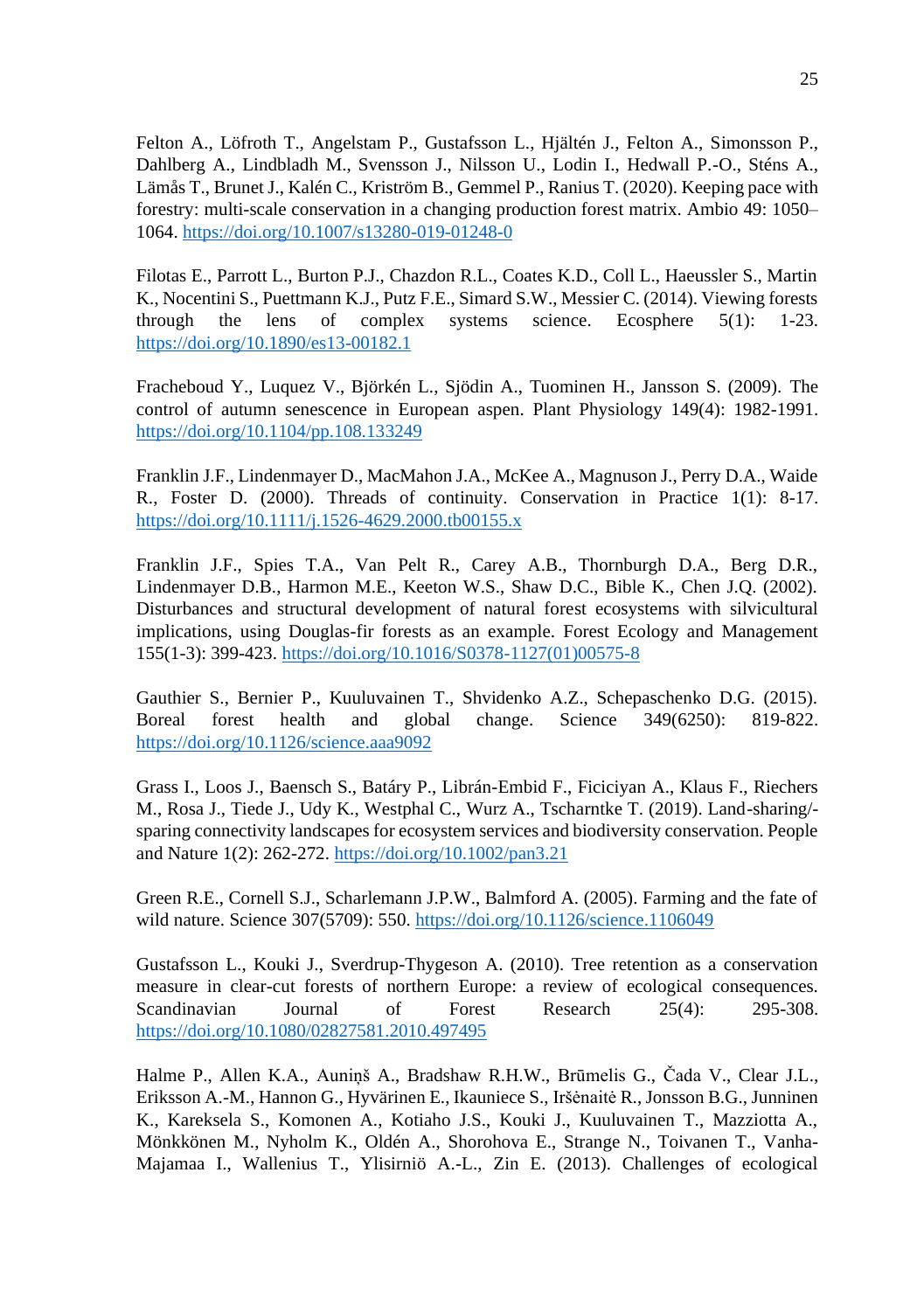restoration: lessons from forests in northern Europe. Biological Conservation 167: 248-256. <https://doi.org/10.1016/j.biocon.2013.08.029>

Hansen M.C., Potapov P.V., Moore R., Hancher M., Turubanova S.A., Tyukavina A., Thau D., Stehman S.V., Goetz S.J., Loveland T.R., Kommareddy A., Egorov A., Chini L., Justice C.O., Townshend J.R.G. (2013). High-resolution global maps of 21st-century forest cover change. Science 342(6160): 850-853.<https://doi.org/10.1126/science.1244693>

Henriksen S., Hilmo O. (2015). Norsk rødliste for arter 2015. Artsdatabanken, Trondheim, Norway. 193 p.

Heikkala O., Martikainen P., Kouki J. (2017). Prescribed burning is an effective and quick method to conserve rare pyrophilous forest-dwelling flat bugs. Insect Conservation and Diversity 10(1): 32-41[. https://doi.org/10.1111/icad.12195](https://doi.org/10.1111/icad.12195)

Henttonen H.M., Nöjd P., Suvanto S., Heikkinen J., Mäkinen H. (2019). Large trees have increased greatly in Finland during 1921–2013, but recent observations on old trees tell a different story. Ecological Indicators 99: 118-129. <https://doi.org/10.1016/j.ecolind.2018.12.015>

Hill R.A., Wilson A.K., George M., Hinsley S.A. (2010). Mapping tree species in temperate deciduous woodland using time-series multi-spectral data. Applied Vegetation Science 13(1): 86-99.<https://doi.org/10.1111/j.1654-109X.2009.01053.x>

Horn H.S. (1974). The ecology of secondary succession. Annual Review of Ecology and Systematics 5(1): 25-37.<https://doi.org/10.1146/annurev.es.05.110174.000325>

Hyvärinen E., Juslén A., Kemppainen E., Uddström A., Liukko U.-M. (2019). The 2019 Red List of Finnish species. Ympäristöministeriö & Suomen ympäristökeskus, Helsinki, Finland. 704 p.

Hämäläinen A., Hujo M., Heikkala O., Junninen K., Kouki J. (2016). Retention tree characteristics have major influence on the post-harvest tree mortality and availability of coarse woody debris in clear-cut areas. Forest Ecology and Management 369: 66-73. <https://doi.org/10.1016/j.foreco.2016.03.037>

Hämäläinen K., Junninen K., Halme P., Kouki J. (2020). Managing conservation values of protected sites: how to maintain deciduous trees in white-backed woodpecker territories. Forest Ecology and Management 461: 117946. <https://doi.org/10.1016/j.foreco.2020.117946>

Härkönen S., Eerikäinen K., Lähteenmäki R., Heikkilä R. (2008). Does moose browsing threaten European aspen regeneration in Koli National Park, Finland? Alces 44: 31-40.

IPBES (2019). Summary for policymakers of the global assessment report on biodiversity and ecosystem services of the Intergovernmental Science-Policy Platform on Biodiversity and Ecosystem Services. Díaz S., Settele J., Brondízio E.S., Ngo H.T., Guèze M., Agard J., Arneth A., Balvanera P., Brauman K.A., Butchart S.H.M., Chan K.M.A., Garibaldi L.A., Ichii K., Liu J., Subramanian S.M., Midgley G.F., Miloslavich P., Molnár Z., Obura D., Pfaff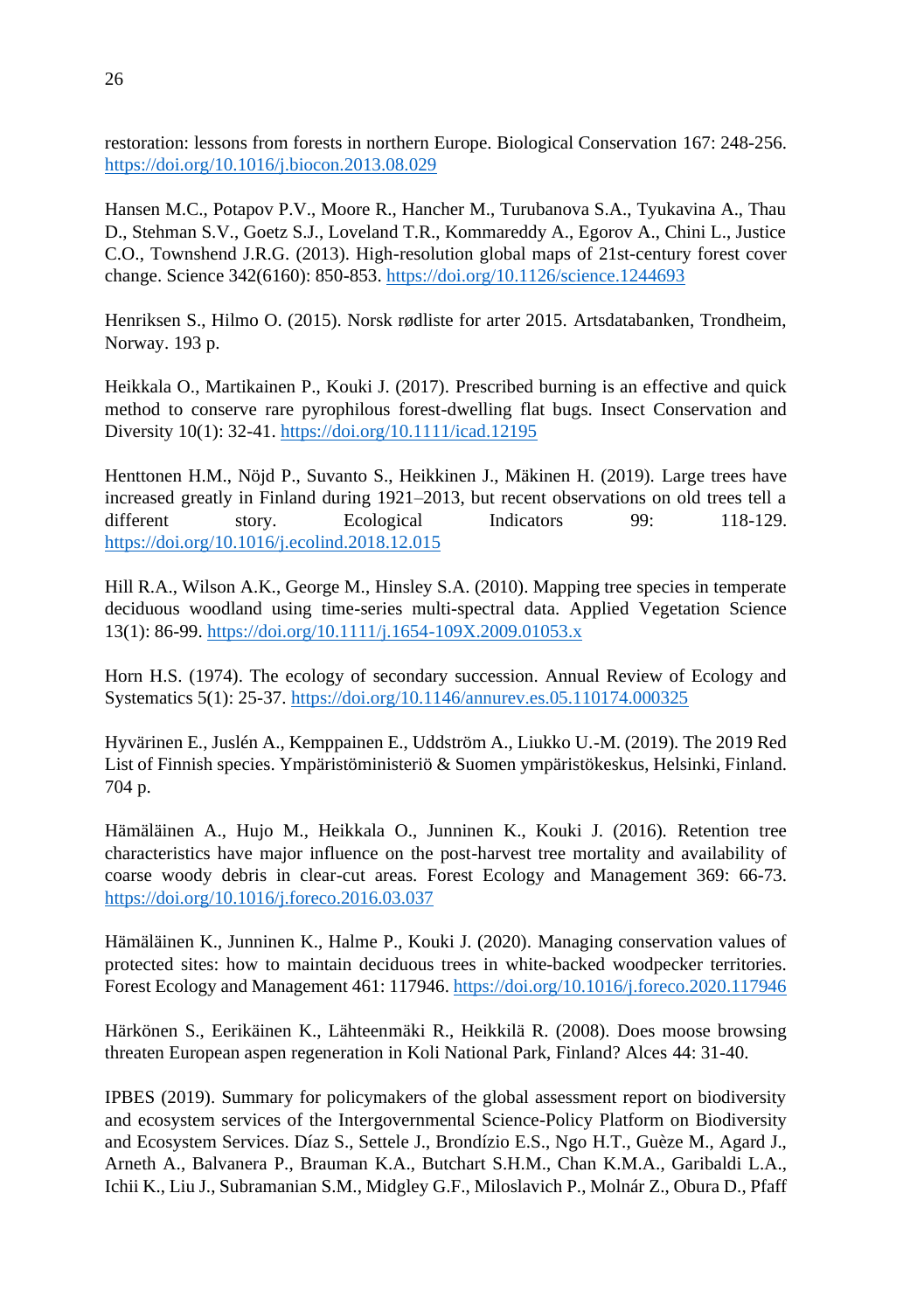A., Polasky S., Purvis A., Razzaque J., Reyers B., Chowdhury R.R., Shin Y.J., Visseren-Hamakers I.J., Willis K.J., Zayas C.N. (eds.). IPBES secretariat, Bonn, Germany. 56 p.

Jalkanen A. (2001). The probability of moose damage at the stand level in southern Finland. Silva Fennica 35(2): 159-168.<https://doi.org/10.14214/sf.593>

Jones K.R., Venter O., Fuller R.A., Allan J.R., Maxwell S.L., Negret P.J., Watson J.E.M. (2018). One-third of global protected land is under intense human pressure. Science 360(6390): 788-791.<https://doi.org/10.1126/science.aap9565>

Jönsson M.T., Fraver S., Jonsson B.G., Dynesius M., Rydgård M., Esseen P.-A. (2007). Eighteen years of tree mortality and structural change in an experimentally fragmented Norway spruce forest. Forest Ecology and Management 242(2): 306-313. <https://doi.org/10.1016/j.foreco.2007.01.048>

Kamp J., Urazaliev R., Balmford A., Donald P.F., Green R.E., Lamb A.J., Phalan B. (2015). Agricultural development and the conservation of avian biodiversity on the Eurasian steppes: a comparison of land-sparing and land-sharing approaches. Journal of Applied Ecology 52(6): 1578-1587.<https://doi.org/10.1111/1365-2664.12527>

Kareiva P., Watts S., McDonald R., Boucher T. (2007). Domesticated nature: shaping landscapes and ecosystems for human welfare. Science 316(5833): 1866-1869. <https://doi.org/10.1126/science.1140170>

Kennedy C.M., Grant E.H.C., Neel M.C., Fagan W.F., Marra P.P. (2011). Landscape matrix mediates occupancy dynamics of Neotropical avian insectivores. Ecological Applications 21(5): 1837-1850.<https://doi.org/10.1890/10-1044.1>

Kerr J.T., Ostrovsky M. (2003). From space to species: ecological applications for remote sensing. Trends in Ecology & Evolution 18(6): 299-305. [https://doi.org/10.1016/S0169-](https://doi.org/10.1016/S0169-5347(03)00071-5) [5347\(03\)00071-5](https://doi.org/10.1016/S0169-5347(03)00071-5)

Kivinen S., Koivisto E., Keski-Saari S., Poikolainen L., Tanhuanpää T., Kuzmin A., Viinikka A., Heikkinen R.K., Pykälä J., Virkkala R., Vihervaara P., Kumpula T. (2020). A keystone species, European aspen (*Populus tremula* L.), in boreal forests: ecological role, knowledge needs and mapping using remote sensing. Forest Ecology and Management 462: 118008. <https://doi.org/10.1016/j.foreco.2020.118008>

Korhonen K., Ihalainen A., Kuusela S., Punttila P., Salminen O., Syrjänen K. (2020). Metsien monimuotoisuudelle merkittävien rakennepiirteiden muutokset Suomessa vuosina 1980– 2015. Metsätieteen Aikakauskirja 2020: 10198.<https://doi.org/10.14214/ma.10198>

Kouki J., Arnold K., Martikainen P. (2004). Long-term persistence of aspen – a key host for many threatened species – is endangered in old-growth conservation areas in Finland. Journal for Nature Conservation 12(1): 41-52[. https://doi.org/10.1016/j.jnc.2003.08.002](https://doi.org/10.1016/j.jnc.2003.08.002)

Kouki J., Hyvärinen E., Lappalainen H., Martikainen P., Similä M. (2012). Landscape context affects the success of habitat restoration: large-scale colonization patterns of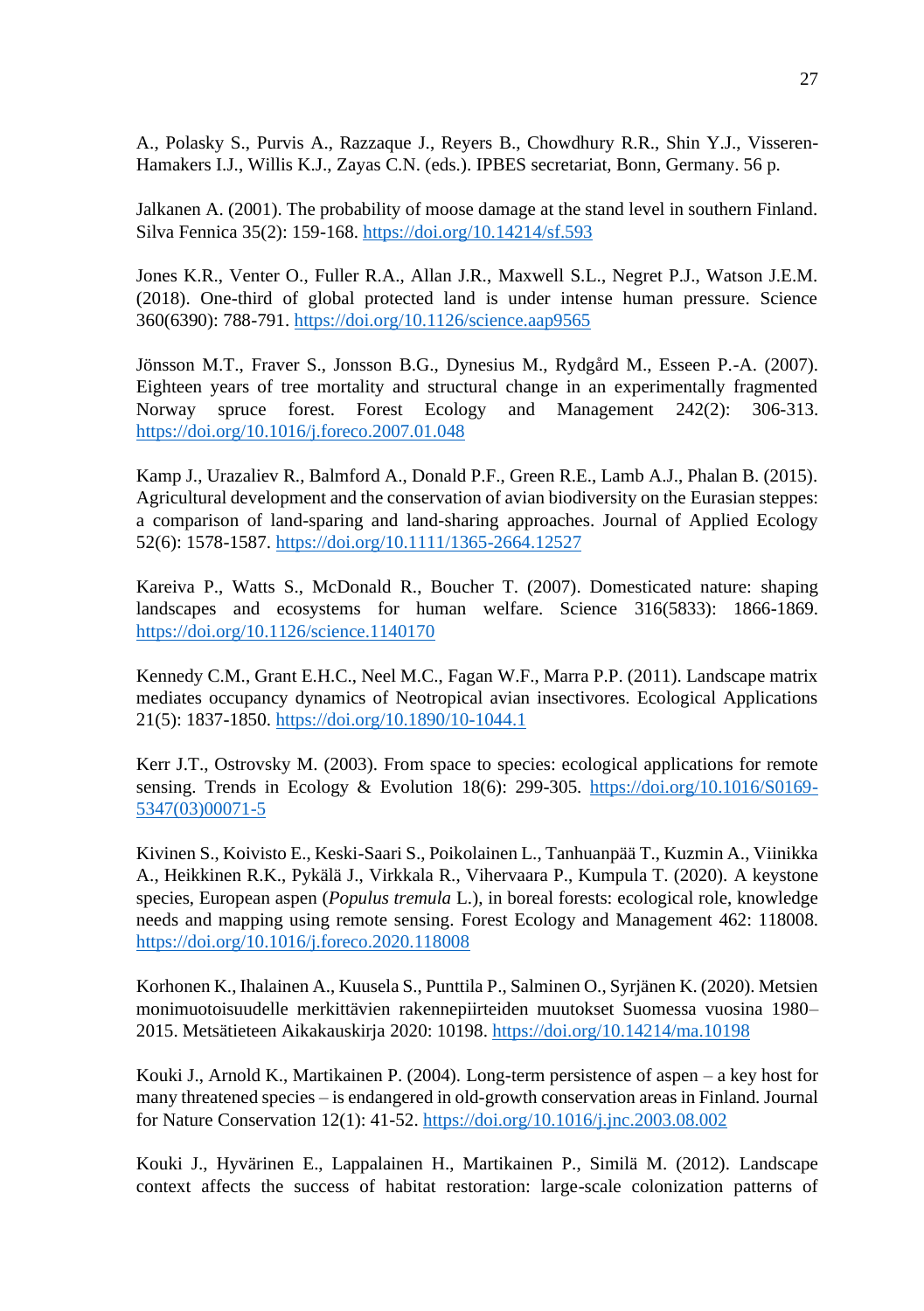saproxylic and fire-associated species in boreal forests. Diversity and Distributions 18(4): 348-355.<https://doi.org/10.1111/j.1472-4642.2011.00839.x>

Kouki J., Lofman S., Martikainen P., Rouvinen S., Uotila A. (2001). Forest fragmentation in Fennoscandia: linking habitat requirements of wood-associated threatened species to landscape and habitat changes. Scandinavian Journal of Forest Research 16: 27-37. <https://doi.org/10.1080/028275801300090564>

Kouki J., Salo K. (2020). Forest disturbances affect functional groups of macrofungi in young successional forests – harvests and fire lead to different fungal assemblages. Forest Ecology and Management 463: 118039[. https://doi.org/10.1016/j.foreco.2020.118039](https://doi.org/10.1016/j.foreco.2020.118039)

Kremen C., Merenlender A.M. (2018). Landscapes that work for biodiversity and people. Science 362(6412): eaau6020.<https://doi.org/10.1126/science.aau6020>

Kurkela T. (1973). Epiphytology of *Melampsora* rusts of Scots pine (*Pinus sylvestris* L.) and aspen (*Populus tremula* L.). Metsäntutkimuslaitoksen Tiedonantoja 79: 1-68.

Kuuluvainen T. (2002). Natural variability of forests as a reference for restoring and managing biological diversity in boreal Fennoscandia. Silva Fennica 36(1): 552. <https://doi.org/10.14214/sf.552>

Kuuluvainen T. (2009). Forest management and biodiversity conservation based on natural ecosystem dynamics in northern Europe: the complexity challenge. Ambio 38(6): 309-315. <https://doi.org/10.1579/08-A-490.1>

Kuuluvainen T., Tahvonen O., Aakala T. (2012). Even-aged and uneven-aged forest management in boreal Fennoscandia: a review. Ambio 41(7): 720-737. <https://doi.org/10.1007/s13280-012-0289-y>

Kõrkjas M., Remm L., Lõhmus A. (2020). Development rates and persistence of the microhabitats initiated by disease and injuries of live trees: a review. Forest Ecology and Management, in revision.

Lambin E.F., Meyfroidt P. (2011). Global land use change, economic globalization, and the looming land scarcity. Proceedings of the National Academy of Sciences 108(9): 3465-3472. <https://doi.org/10.1073/pnas.1100480108>

Landhäusser S.M., Pinno B.D., Mock K.E. (2019). Tamm review: seedling-based ecology, management, and restoration in aspen (*Populus tremuloides*). Forest Ecology and Management 432: 231-245.<https://doi.org/10.1016/j.foreco.2018.09.024>

Lankia H., Wallenius T., Várkonyi G., Kouki J., Snäll T. (2012). Forest fire history, aspen and goat willow in a Fennoscandian old-growth landscape: are current population structures a legacy of historical fires? Journal of Vegetation Science 23(6): 1159-1169. <https://doi.org/10.1111/j.1654-1103.2012.01426.x>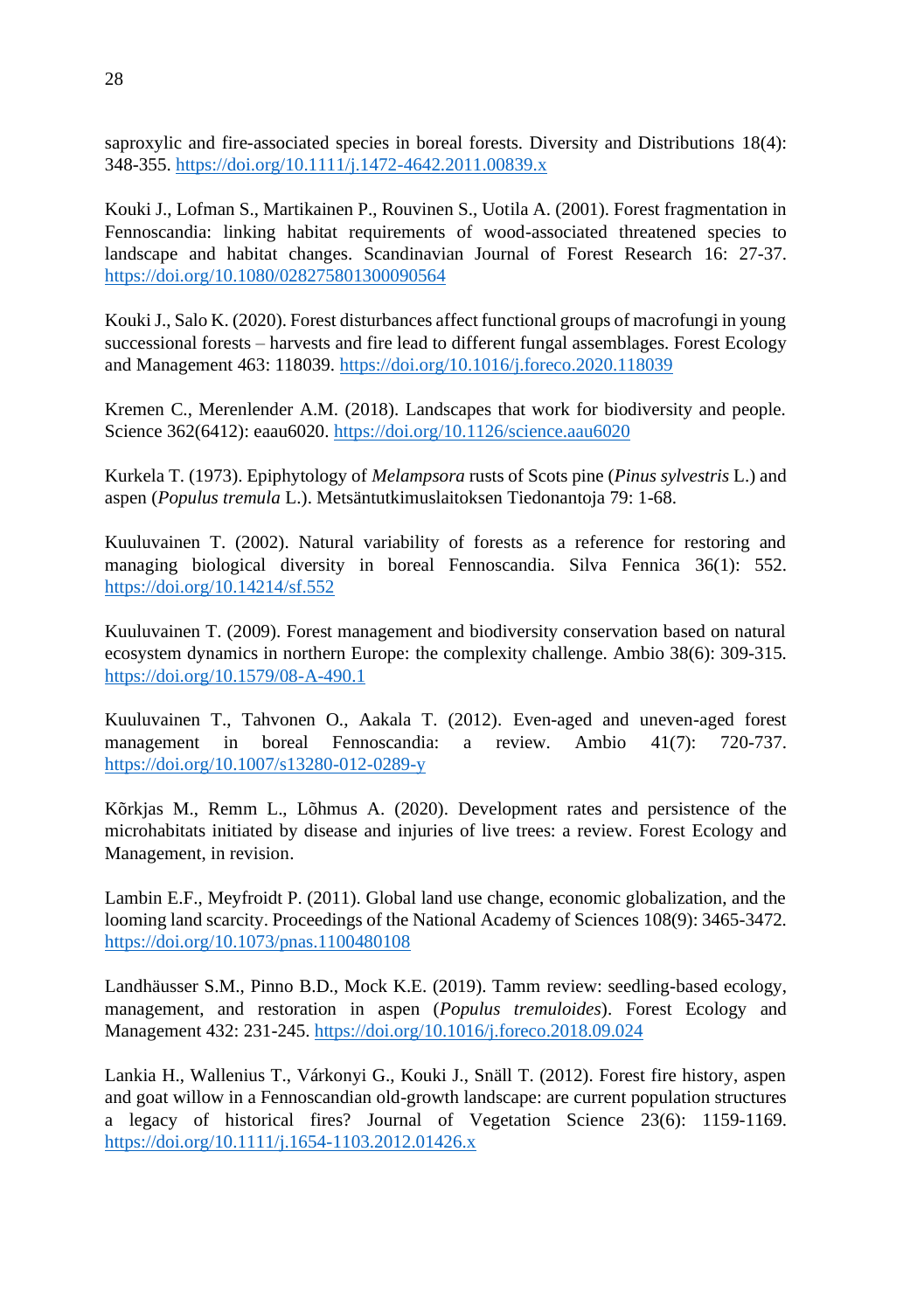Larrieu L., Paillet Y., Winter S., Bütler R., Kraus D., Krumm F., Lachat T., Michel A.K., Regnery B., Vandekerkhove K. (2018). Tree related microhabitats in temperate and Mediterranean European forests: a hierarchical typology for inventory standardization. Ecological Indicators 84: 194-207.<https://doi.org/10.1016/j.ecolind.2017.08.051>

Latva-Karjanmaa T., Penttilä R., Siitonen J. (2007). The demographic structure of European aspen (*Populus tremula*) populations in managed and old-growth boreal forests in eastern Finland. Canadian Journal of Forest Research 37(6): 1070-1081[. https://doi.org/10.1139/x06-](https://doi.org/10.1139/x06-289) [289](https://doi.org/10.1139/x06-289)

Lilja S., Wallenius T., Kuuluvainen T. (2006). Structure and development of old *Picea abies* forests in northern boreal Fennoscandia. Ecoscience 13(2): 181-192. <https://doi.org/10.2980/i1195-6860-13-2-181.1>

Lindenmayer D.B., Franklin J.F. (2002). Conserving forest biodiversity: a comprehensive multiscaled approach. Island Press, Washington DC, US. 352 p.

Lindenmayer D.B., Franklin J.F., Fischer J. (2006). General management principles and a checklist of strategies to guide forest biodiversity conservation. Biological Conservation 131(3): 433-445.<https://doi.org/10.1016/j.biocon.2006.02.019>

Linder P., Elfving B., Zackrisson O. (1997). Stand structure and successional trends in virgin boreal forest reserves in Sweden. Forest Ecology and Management 98(1): 17-33. [https://doi.org/10.1016/S0378-1127\(97\)00076-5](https://doi.org/10.1016/S0378-1127(97)00076-5)

Martikainen P. (2001). Conservation of threatened saproxylic beetles: significance of retained aspen *Populus tremula* on clearcut areas. Ecological Bulletins 49: 205-218.

Mascia M.B., Pailler S. (2011). Protected area downgrading, downsizing, and degazettement (PADDD) and its conservation implications. Conservation Letters 4(1): 9-20. <https://doi.org/10.1111/j.1755-263X.2010.00147.x>

Mattila U. (2005). Probability models for pine twisting rust (*Melampsora pinitorqua*) damage in Scots pine (*Pinus sylvestris*) stands in Finland. Forest Pathology 35(1): 9-21. <https://doi.org/10.1111/j.1439-0329.2004.00382.x>

McLaughlin A., Mineau P. (1995). The impact of agricultural practices on biodiversity. Agriculture, Ecosystems & Environment 55(3): 201-212. [https://doi.org/10.1016/0167-](https://doi.org/10.1016/0167-8809(95)00609-V) [8809\(95\)00609-V](https://doi.org/10.1016/0167-8809(95)00609-V)

Mendenhall C.D., Karp D.S., Meyer C.F.J., Hadly E.A., Daily G.C. (2014). Predicting biodiversity change and averting collapse in agricultural landscapes. Nature 509: 213-217. <https://doi.org/10.1038/nature13139>

Mendenhall C.D., Shields-Estrada A., Krishnaswami A.J., Daily G.C. (2016). Quantifying and sustaining biodiversity in tropical agricultural landscapes. Proceedings of the National Academy of Sciences 113(51): 14544.<https://doi.org/10.1073/pnas.1604981113>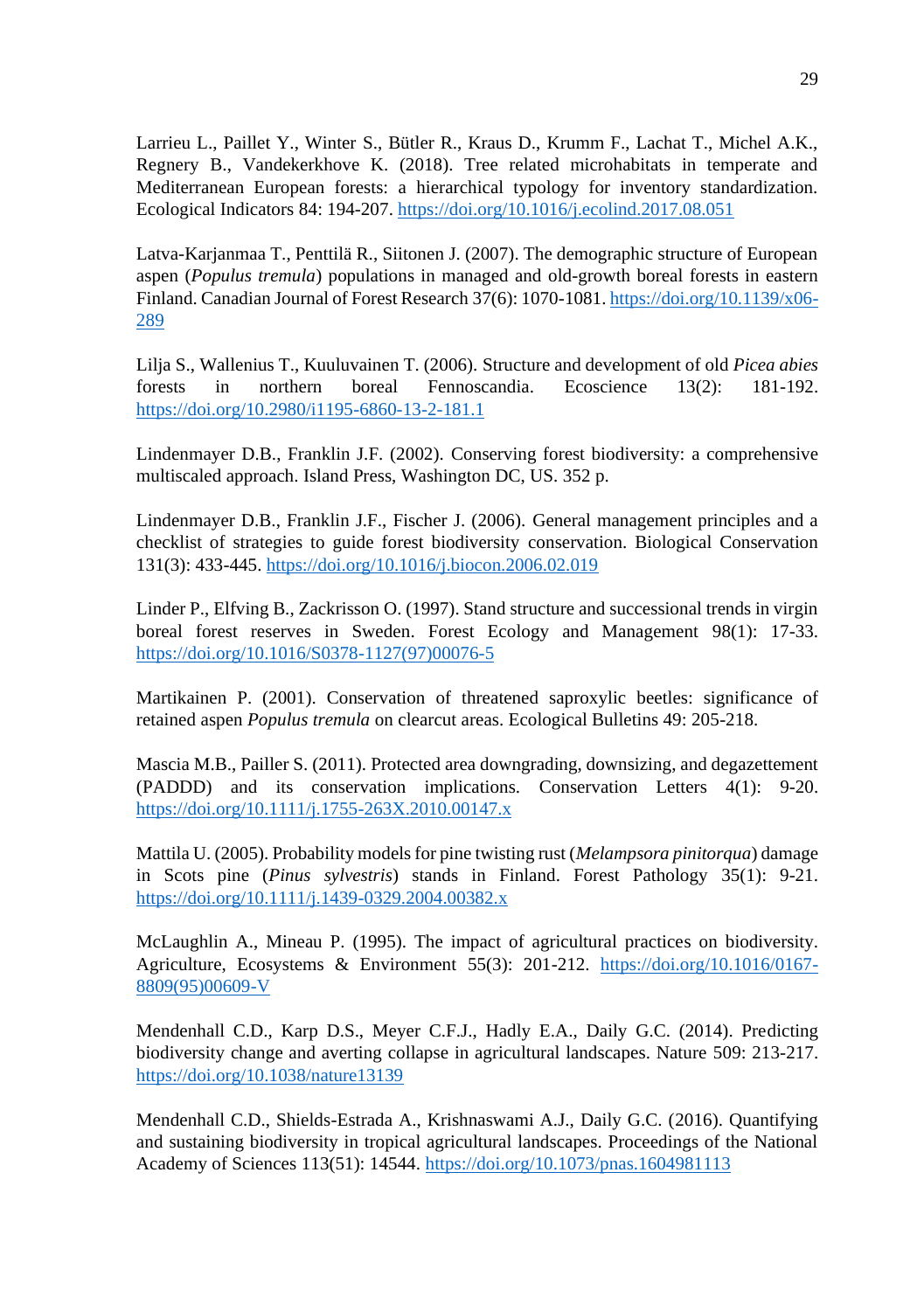Michel A.K., Winter S. (2009). Tree microhabitat structures as indicators of biodiversity in Douglas-fir forests of different stand ages and management histories in the Pacific Northwest, U.S.A. Forest Ecology and Management 257(6): 1453-1464. <https://doi.org/10.1016/j.foreco.2008.11.027>

Morales-Hidalgo D., Oswalt S.N., Somanathan E. (2015). Status and trends in global primary forest, protected areas, and areas designated for conservation of biodiversity from the Global Forest Resources Assessment 2015. Forest Ecology and Management 352: 68-77. <https://doi.org/10.1016/j.foreco.2015.06.011>

Myking T., Bøhler F., Austrheim G., Solberg E.J. (2011). Life history strategies of aspen (*Populus tremula* L.) and browsing effects: a literature review. Forestry 84(1): 61-71. <https://doi.org/10.1093/forestry/cpq044>

Mönkkönen M., Welsh D.A. (1994). A biogeographical hypothesis on the effects of human caused landscape changes on the forest bird communities of Europe and North America. Annales Zoologici Fennici 31(1): 61-70.

Månsson J., Kalén C., Kjellander P., Andrén H., Smith H. (2007). Quantitative estimates of tree species selectivity by moose (*Alces alces*) in a forest landscape. Scandinavian Journal of Forest Research 22(5): 407-414[. https://doi.org/10.1080/02827580701515023](https://doi.org/10.1080/02827580701515023)

Nagendra H., Lucas R., Honrado J.P., Jongman R.H.G., Tarantino C., Adamo M., Mairota P. (2013). Remote sensing for conservation monitoring: assessing protected areas, habitat extent, habitat condition, species diversity, and threats. Ecological Indicators 33: 45-59. <https://doi.org/10.1016/j.ecolind.2012.09.014>

Nevalainen S., Matala J., Korhonen K., Ihalainen A. (2016). Moose damage in National Forest Inventories (1986–2008) in Finland. Silva Fennica 50(2): 1410. <https://doi.org/10.14214/sf.1410>

Newbold T., Hudson L.N., Hill S.L.L., Contu S., Lysenko I., Senior R.A., Börger L., Bennett D.J., Choimes A., Collen B., Day J., De Palma A., Díaz S., Echeverria-Londoño S., Edgar M.J., Feldman A., Garon M., Harrison M.L.K., Alhusseini T., Ingram D.J., Itescu Y., Kattge J., Kemp V., Kirkpatrick L., Kleyer M., Correia D.L.P., Martin C.D., Meiri S., Novosolov M., Pan Y., Phillips H.R.P., Purves D.W., Robinson A., Simpson J., Tuck S.L., Weiher E., White H.J., Ewers R.M., Mace G.M., Scharlemann J.P.W., Purvis A. (2015). Global effects of land use on local terrestrial biodiversity. Nature 520: 45-50. <https://doi.org/10.1038/nature14324>

Nilsson M.-C., Wardle D.A. (2005). Understory vegetation as a forest ecosystem driver: evidence from the northern Swedish boreal forest. Frontiers in Ecology and the Environment 3(8): 421-428. [https://doi.org/10.1890/1540-9295\(2005\)003\[0421:uvaafe\]2.0.co;2](https://doi.org/10.1890/1540-9295(2005)003%5b0421:uvaafe%5d2.0.co;2)

Norden N., Angarita H.A., Bongers F., Martínez-Ramos M., Granzow-de la Cerda I., van Breugel M., Lebrija-Trejos E., Meave J.A., Vandermeer J., Williamson G.B., Finegan B., Mesquita R., Chazdon R.L. (2015). Successional dynamics in Neotropical forests are as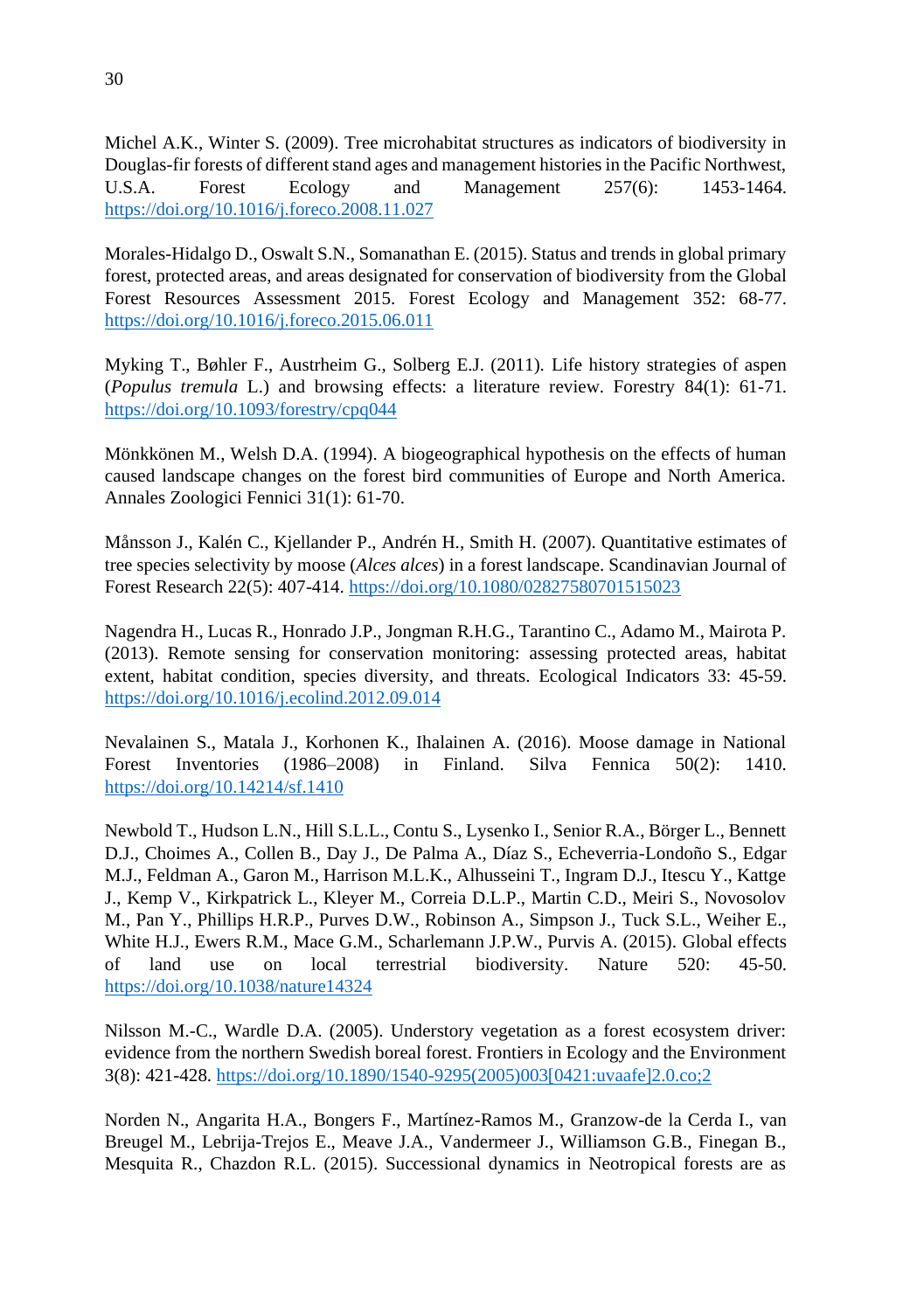uncertain as they are predictable. Proceedings of the National Academy of Sciences 112(26): 8013-8018.<https://doi.org/10.1073/pnas.1500403112>

Oldén A., Ovaskainen O., Kotiaho J.S., Laaka-Lindberg S., Halme P. (2014). Bryophyte species richness on retention aspens recovers in time but community structure does not. PLoS One 9(4): e93786.<https://doi.org/10.1371/journal.pone.0093786>

Oliver C.D. (1980). Forest development in North America following major disturbances. Forest Ecology and Management 3: 153-168. [https://doi.org/10.1016/0378-1127\(80\)90013-](https://doi.org/10.1016/0378-1127(80)90013-4) [4](https://doi.org/10.1016/0378-1127(80)90013-4)

Paillet Y., Archaux F., Puy S., Bouget C., Boulanger V., Debaive N., Gilg O., Gosselin F., Guilbert E. (2018). The indicator side of tree microhabitats: a multi-taxon approach based on bats, birds and saproxylic beetles. Journal of Applied Ecology 55(5): 2147-2159. <https://doi.org/10.1111/1365-2664.13181>

Pakkala T., Tiainen J., Piha M., Kouki J. (2018). How important are nest cavities made by the Three-toed Woodpecker *Picoides tridactylus* for cavity-nesting forest bird species? Acta Ornithologica 53(1): 69–79.<https://doi.org/10.3161/00016454AO2018.53.1.007>

Pasanen H. (2017). Ecological effects of disturbance-based restoration in boreal forests. Dissertationes Forestales 244.<https://doi.org/10.14214/df.244>

Pasanen H., Juutilainen K., Siitonen J. (2019). Responses of polypore fungi following disturbance-emulating harvesting treatments and deadwood creation in boreal Norway spruce dominated forests. Scandinavian Journal of Forest Research 34(7): 557-568. <https://doi.org/10.1080/02827581.2019.1663915>

Peltola H.M. (2006). Mechanical stability of trees under static loads. American Journal of Botany 93(10): 1501-1511.<https://doi.org/10.3732/ajb.93.10.1501>

Peltola H.M., Kellomäki S., Hassinen A., Granander M. (2000). Mechanical stability of Scots pine, Norway spruce and birch: an analysis of tree-pulling experiments in Finland. Forest Ecology and Management 135(1): 143-153. [https://doi.org/10.1016/S0378-1127\(00\)00306-](https://doi.org/10.1016/S0378-1127(00)00306-6) [6](https://doi.org/10.1016/S0378-1127(00)00306-6)

Perera A.H., Buse L.J., Weber M.G. (2004). Emulating natural forest landscape disturbances: concepts and applications. Columbia University Press, New York, US. 352 p.

Persson I.-L., Danell K., Bergström R. (2005). Different moose densities and accompanied changes in tree morphology and browse production. Ecological Applications 15(4): 1296- 1305. <https://doi.org/10.1890/04-0499>

Persson M., Lindberg E., Reese H. (2018). Tree species classification with multi-temporal Sentinel-2 data. Remote Sensing 10(11): 1794[. https://doi.org/10.3390/rs10111794](https://doi.org/10.3390/rs10111794)

Peura M., Burgas D., Eyvindson K., Repo A., Mönkkönen M. (2018). Continuous cover forestry is a cost-efficient tool to increase multifunctionality of boreal production forests in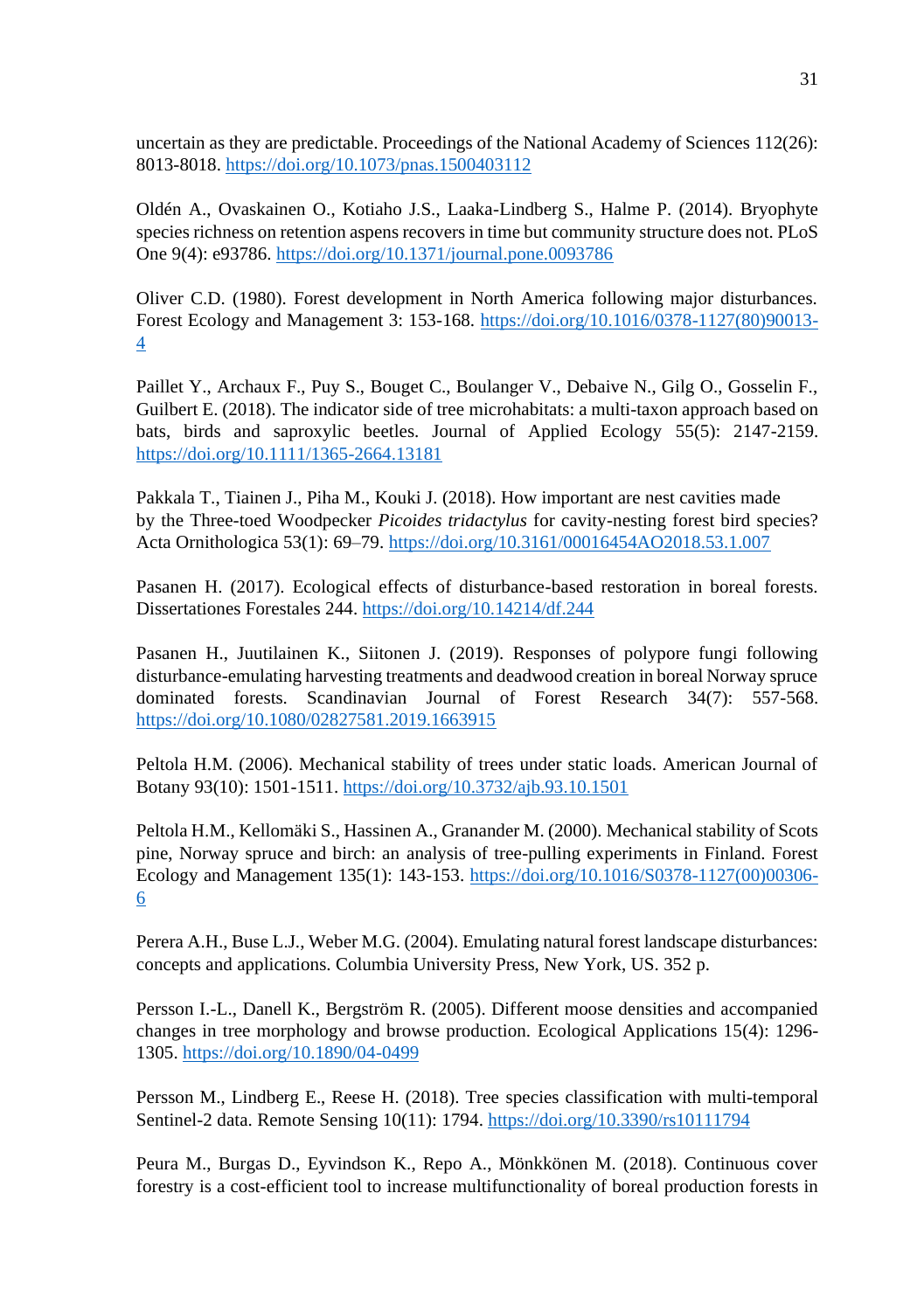Fennoscandia. Biological Conservation 217: 104-112. <https://doi.org/10.1016/j.biocon.2017.10.018>

Phalan B., Onial M., Balmford A., Green R.E. (2011). Reconciling food production and biodiversity conservation: land sharing and land sparing compared. Science 333(6047): 1289. <https://doi.org/10.1126/science.1208742>

Pimm S.L., Raven P. (2000). Extinction by numbers. Nature 403: 843. <https://doi.org/10.1038/35002708>

Pimm S.L., Russell G.J., Gittleman J.L., Brooks T.M. (1995). The future of biodiversity. Science 269(5222): 347.<https://doi.org/10.1126/science.269.5222.347>

Puettmann K.J., Wilson S.M., Baker S.C., Donoso P.J., Drössler L., Amente G., Harvey B.D., Knoke T., Lu Y., Nocentini S., Putz F.E., Yoshida T., Bauhus J. (2015). Silvicultural alternatives to conventional even-aged forest management - what limits global adoption? Forest Ecosystems 2(1): 8.<https://doi.org/10.1186/s40663-015-0031-x>

R Core Team (2020). R: A language and environment for statistical computing. [https://www.R-project.org/](https://www.r-project.org/)

Regnery B., Couvet D., Kubarek L., Julien J.-F., Kerbiriou C. (2013). Tree microhabitats as indicators of bird and bat communities in Mediterranean forests. Ecological Indicators 34: 221-230.<https://doi.org/10.1016/j.ecolind.2013.05.003>

Remm J., Lõhmus A. (2011). Tree cavities in forests – the broad distribution pattern of a keystone structure for biodiversity. Forest Ecology and Management 262(4): 579-585. <https://doi.org/10.1016/j.foreco.2011.04.028>

Rockström J., Steffen W., Noone K., Persson Å., Chapin F.S., Lambin E., Lenton T.M., Scheffer M., Folke C., Schellnhuber H.J., Nykvist B., de Wit C.A., Hughes T., van der Leeuw S., Rodhe H., Sörlin S., Snyder P.K., Costanza R., Svedin U., Falkenmark M., Karlberg L., Corell R.W., Fabry V.J., Hansen J., Walker B., Liverman D., Richardson K., Crutzen P., Foley J. (2009). Planetary boundaries: exploring the safe operating space for humanity. Ecology and Society 14(2): 32.<https://doi.org/10.5751/ES-03180-140232>

Rohner B., Bigler C., Wunder J., Brang P., Bugmann H. (2012). Fifty years of natural succession in Swiss forest reserves: changes in stand structure and mortality rates of oak and beech. Journal of Vegetation Science 23(5): 892-905. [https://doi.org/10.1111/j.1654-](https://doi.org/10.1111/j.1654-1103.2012.01408.x) [1103.2012.01408.x](https://doi.org/10.1111/j.1654-1103.2012.01408.x)

Sabatini F.M., Burrascano S., Keeton W.S., Levers C., Lindner M., Pötzschner F., Verkerk P.J., Bauhus J., Buchwald E., Chaskovsky O., Debaive N., Horváth F., Garbarino M., Grigoriadis N., Lombardi F., Marques D.I., Meyer P., Midteng R., Mikac S., Mikoláš M., Motta R., Mozgeris G., Nunes L., Panayotov M., Ódor P., Ruete A., Simovski B., Stillhard J., Svoboda M., Szwagrzyk J., Tikkanen O.-P., Volosyanchuk R., Vrska T., Zlatanov T., Kuemmerle T. (2018). Where are Europe's last primary forests? Diversity and Distributions 24(12): 1890-1892.<https://doi.org/10.1111/ddi.12778>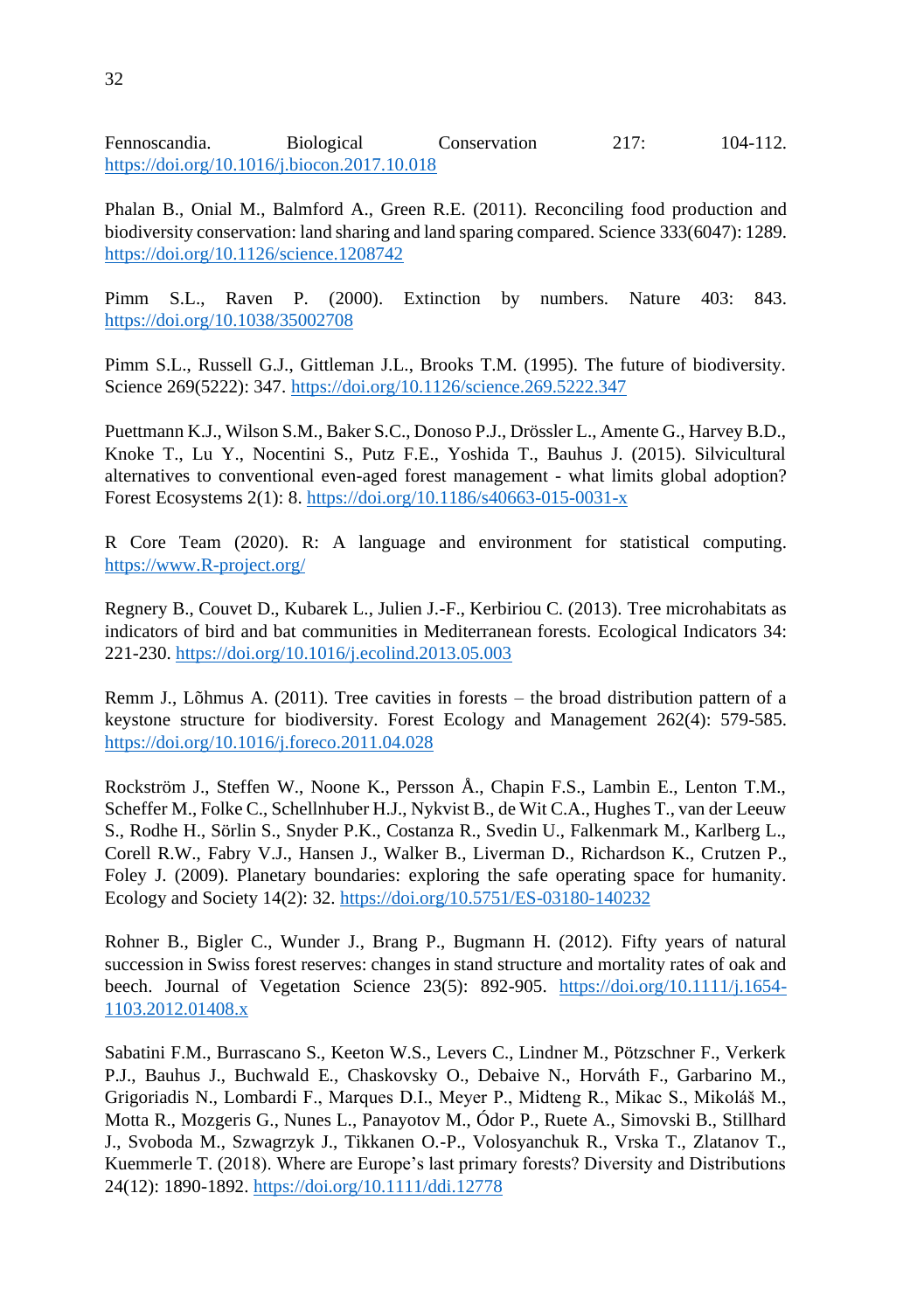Seibold S., Gossner M.M., Simons N.K., Blüthgen N., Müller J., Ambarlı D., Ammer C., Bauhus J., Fischer M., Habel J.C., Linsenmair K.E., Nauss T., Penone C., Prati D., Schall P., Schulze E.-D., Vogt J., Wöllauer S., Weisser W.W. (2019). Arthropod decline in grasslands and forests is associated with landscape-level drivers. Nature 574: 671-674. <https://doi.org/10.1038/s41586-019-1684-3>

Seidl R., Thom D., Kautz M., Martin-Benito D., Peltoniemi M., Vacchiano G., Wild J., Ascoli D., Petr M., Honkaniemi J., Lexer M.J., Trotsiuk V., Mairota P., Svoboda M., Fabrika M., Nagel T.A., Reyer C.P.O. (2017). Forest disturbances under climate change. Nature Climate Change 7(6): 395-402.<https://doi.org/10.1038/nclimate3303>

Shorohova E., Kneeshaw D., Kuuluvainen T., Gauthier S. (2011). Variability and dynamics of old-growth forests in the circumboreal zone: implications for conservation, restoration and management. Silva Fennica 45(5): 72.<https://doi.org/10.14214/sf.72>

Siitonen J. (2001). Forest management, coarse woody debris and saproxylic organisms: Fennoscandian boreal forests as an example. Ecological Bulletins 49: 11-41.

Similä M., Junninen K., Hyvärinen E., Kouki J. (2012). Restoring heathland forest habitats. In: Similä M., Junninen K. (eds.) Ecological restoration and management in boreal forests best practices from Finland. Metsähallitus - Natural Heritage Services, Vantaa, Finland. p. 6- 20.

Suominen M., Junninen K., Heikkala O., Kouki J. (2018). Burning harvested sites enhances polypore diversity on stumps and slash. Forest Ecology and Management 414: 47-53. <https://doi.org/10.1016/j.foreco.2018.02.007>

Swanson M.E., Franklin J.F., Beschta R.L., Crisafulli C.M., DellaSala D.A., Hutto R.L., Lindenmayer D.B., Swanson F.J. (2011). The forgotten stage of forest succession: earlysuccessional ecosystems on forest sites. Frontiers in Ecology and the Environment 9(2): 117- 125[. https://doi.org/10.1890/090157](https://doi.org/10.1890/090157)

Swedish Forest Agency (2014). Swedish Statistical Yearbook of Forestry. Swedish Forest Agency, Jönköping, Sweden. 370 p.

Tikkanen O.-P., Martikainen P., Hyvärinen E., Junninen K., Kouki J. (2006). Red-listed boreal forest species of Finland: associations with forest structure, tree species, and decaying wood. Annales Zoologici Fennici 43: 373-383.

Vaahtera E., Aarne M., Ihalainen A., Mäki-Simola E., Peltola A., Torvelainen J., Uotila E., Ylitalo E. (2018). Finnish forest statistics. Luonnonvarakeskus (LUKE), Helsinki, Finland. 189 p.

Vehmas M., Kouki J., Eerikäinen K. (2009). Long-term spatio-temporal dynamics and historical continuity of European aspen (*Populus tremula* L.) stands in the Koli National Park, eastern Finland. Forestry 82(2): 135-148[. https://doi.org/10.1093/forestry/cpn044](https://doi.org/10.1093/forestry/cpn044)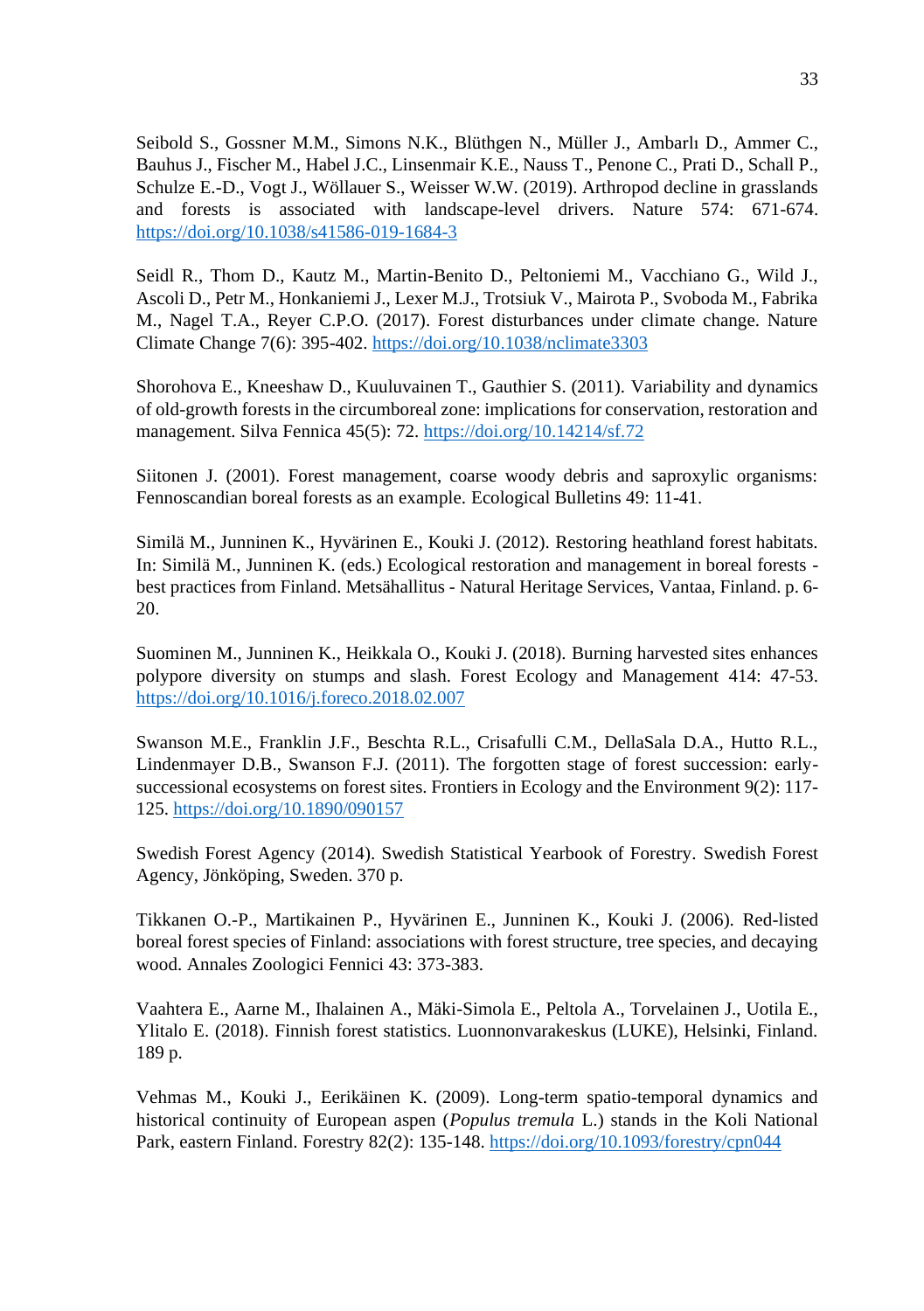Viinikka A., Hurskainen P., Keski-Saari S., Kivinen S., Tanhuanpää T., Mäyrä J., Poikolainen L., Vihervaara P., Kumpula T. (2020). Detecting European aspen (*Populus tremula* L.) in boreal forests using airborne hyperspectral and airborne laser scanning data. Remote Sensing 12(16): 2610.<https://doi.org/10.3390/rs12162610>

Vitousek P.M., Mooney H.A., Lubchenco J., Melillo J.M. (1997). Human domination of Earth's ecosystems. Science 277(5325): 494-499. <https://doi.org/10.1126/science.277.5325.494>

von Wehrden H., Abson D.J., Beckmann M., Cord A.F., Klotz S., Seppelt R. (2014). Realigning the land-sharing/land-sparing debate to match conservation needs: considering diversity scales and land-use history. Landscape Ecology 29(6): 941-948. <https://doi.org/10.1007/s10980-014-0038-7>

Vuidot A., Paillet Y., Archaux F., Gosselin F. (2011). Influence of tree characteristics and forest management on tree microhabitats. Biological Conservation 144(1): 441-450. <https://doi.org/10.1016/j.biocon.2010.09.030>

Wallenius T. (2011). Major decline in fires in coniferous forests – reconstructing the phenomenon and seeking for the cause. Silva Fennica 45(1): 36. <https://doi.org/10.14214/sf.36>

Wan H.Y., Rhodes A.C., St. Clair S.B. (2014). Fire severity alters plant regeneration patterns and defense against herbivores in mixed aspen forests. Oikos 123(12): 1479-1488. <https://doi.org/10.1111/oik.01521>

Watson J.E.M., Dudley N., Segan D.B., Hockings M. (2014). The performance and potential of protected areas. Nature 515: 67-73.<https://doi.org/10.1038/nature13947>

Watson J.E.M., Evans T., Venter O., Williams B., Tulloch A., Stewart C., Thompson I., Ray J.C., Murray K., Salazar A., McAlpine C., Potapov P., Walston J., Robinson J.G., Painter M., Wilkie D., Filardi C., Laurance W.F., Houghton R.A., Maxwell S., Grantham H., Samper C., Wang S., Laestadius L., Runting R.K., Silva-Chávez G.A., Ervin J., Lindenmayer D. (2018). The exceptional value of intact forest ecosystems. Nature Ecology & Evolution 2(4): 599- 610[. https://doi.org/10.1038/s41559-018-0490-x](https://doi.org/10.1038/s41559-018-0490-x)

Wesołowski T., Martin K. (2018). Tree holes and hole-nesting birds in European and North American forests. In: Mikusiński G., Roberge J.-M., Fuller R.J. (eds.) Ecology and conservation of forest birds. Cambridge University Press, Cambridge, UK. p. 79-134. <https://doi.org/10.1017/9781139680363.006>

Westling A. (2015). Rödlistade arter i Sverige 2015. ArtDatabanken SLU, Uppsala, Sweden. 109 p.

White P.S., Jentsch A. (2001). The search for generality in studies of disturbance and ecosystem dynamics. In: Esser K., Lüttge U., Kadereit J.W., Beyschlag W. (eds.) Progress in botany, vol 62. Springer Berlin Heidelberg, Germany. p. 399-450. [https://doi.org/10.1007/978-3-642-56849-7\\_17](https://doi.org/10.1007/978-3-642-56849-7_17)